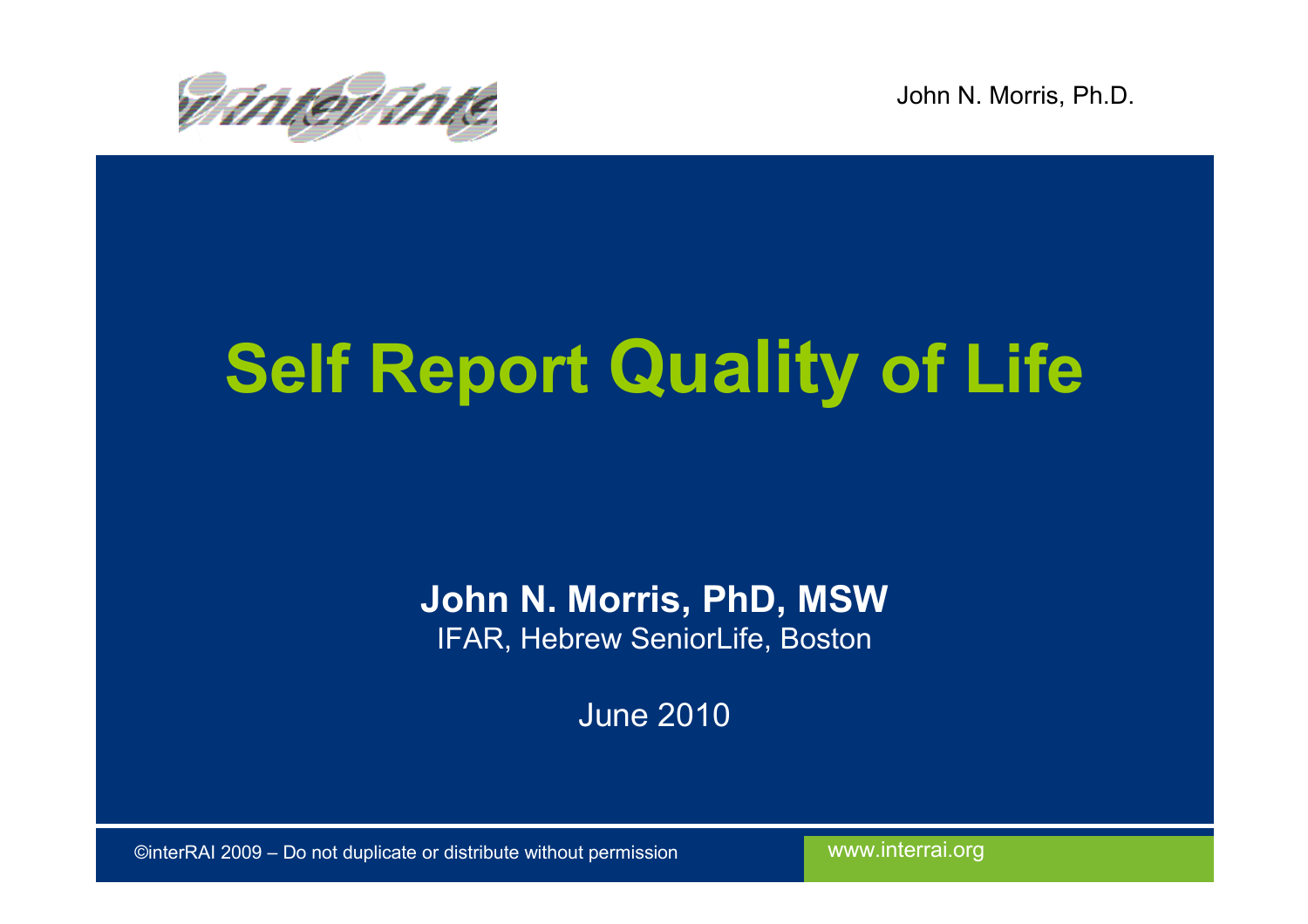



# Key Policy Question: How can we improve the lives of persons receiving services in a program?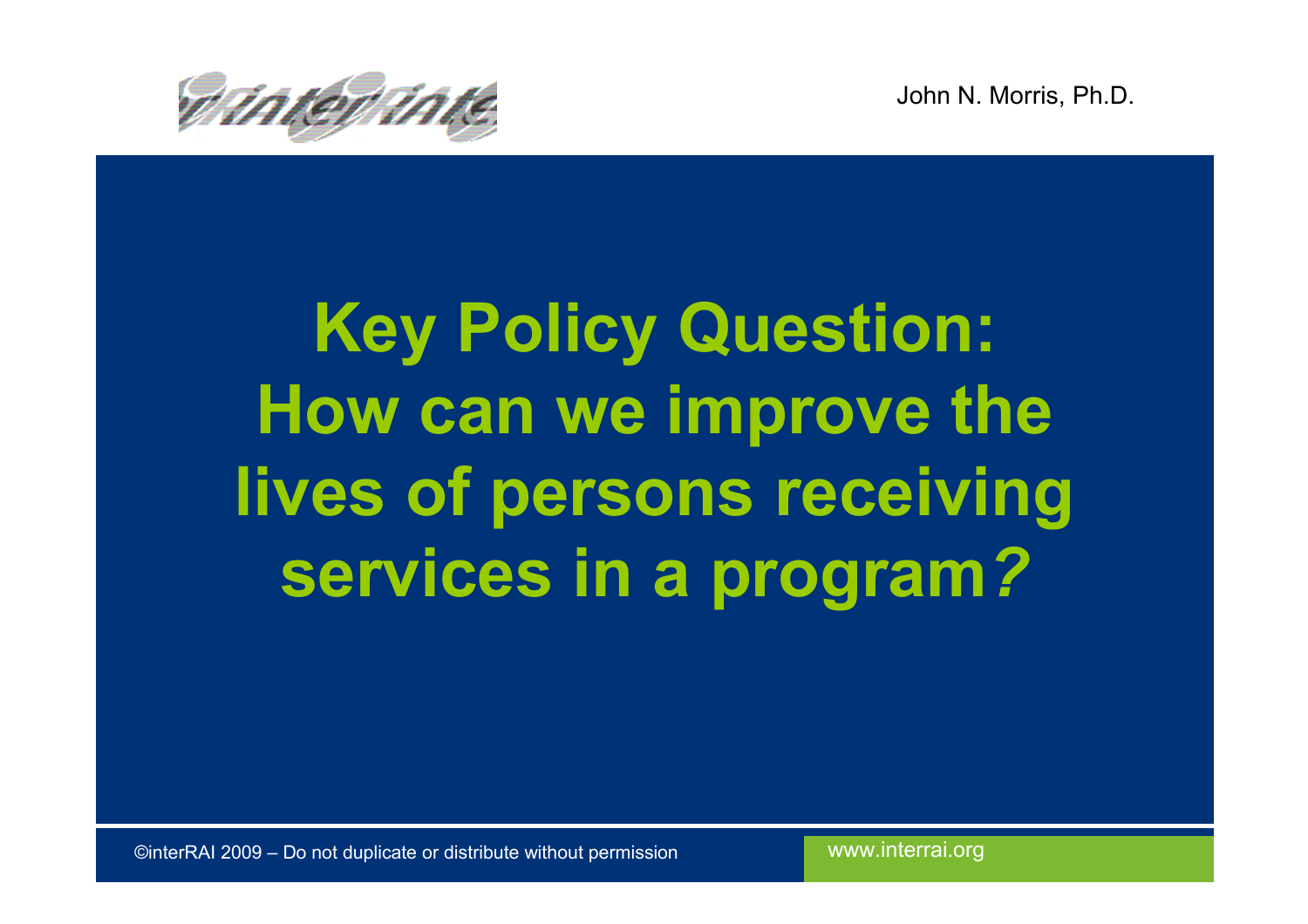

### Keys to Quality Improvement

- $\bullet$ I dentify what we mean by quality
- $\bullet$  Profile program quality distribution from poor to superior
- interRAI has completed self report quality batteries for home care, nursing homes, and other settings
- My talk today will describe results for nursing homes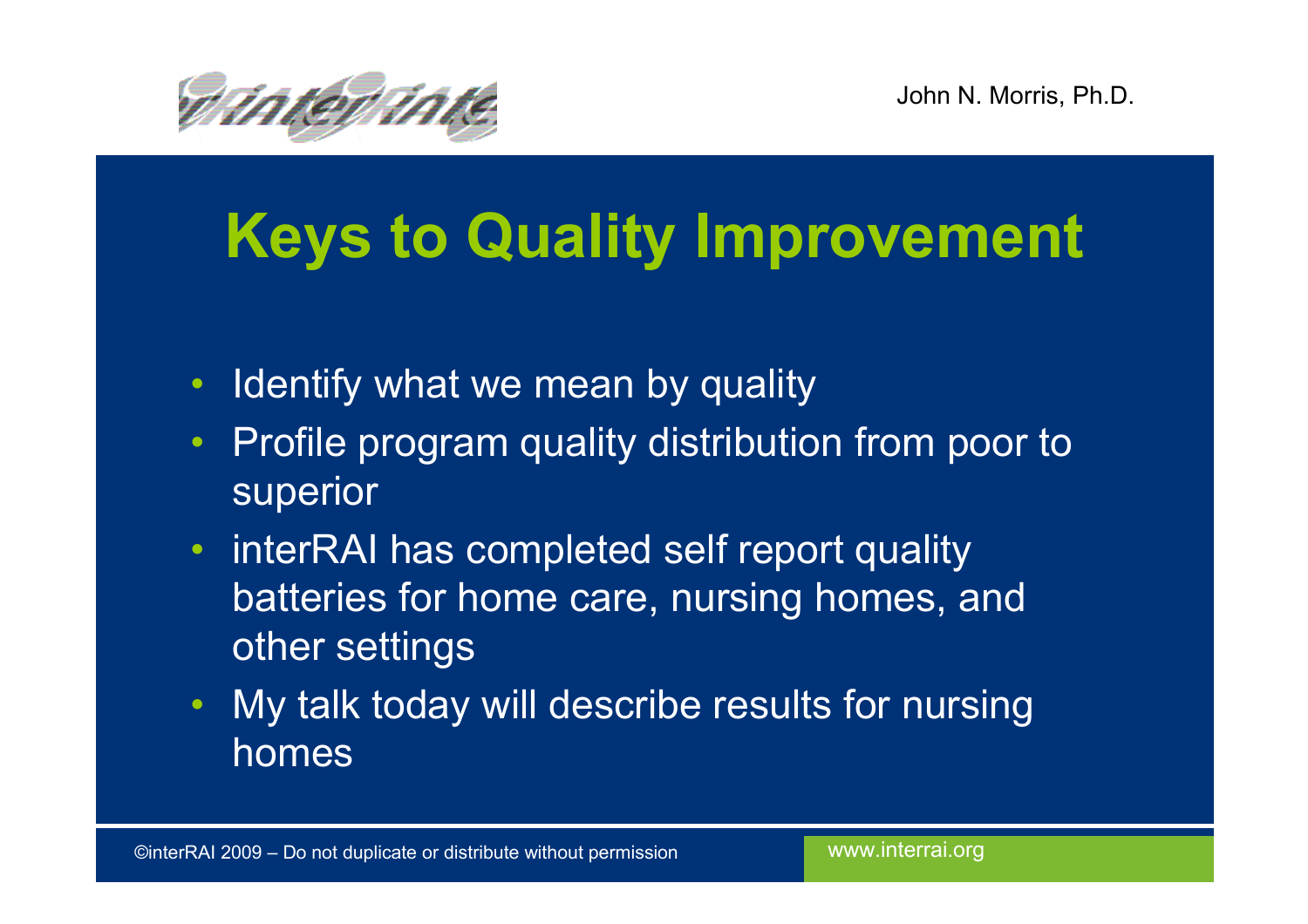

## Defining Quality

- Process standards
	- Tender loving care a mirror of life at home
	- Adherence to specified care protocols
- Environmental standards
	- $\bullet$ Cleanliness, quality of food
	- $\bullet$ **Caregiver credentials**
	- Caregiver staffing levels  $\bullet$
	- $\bullet$ Physical environment
- Person's status and how it changes over time -Quality Indicators
- Person's satisfaction with their life in the facility •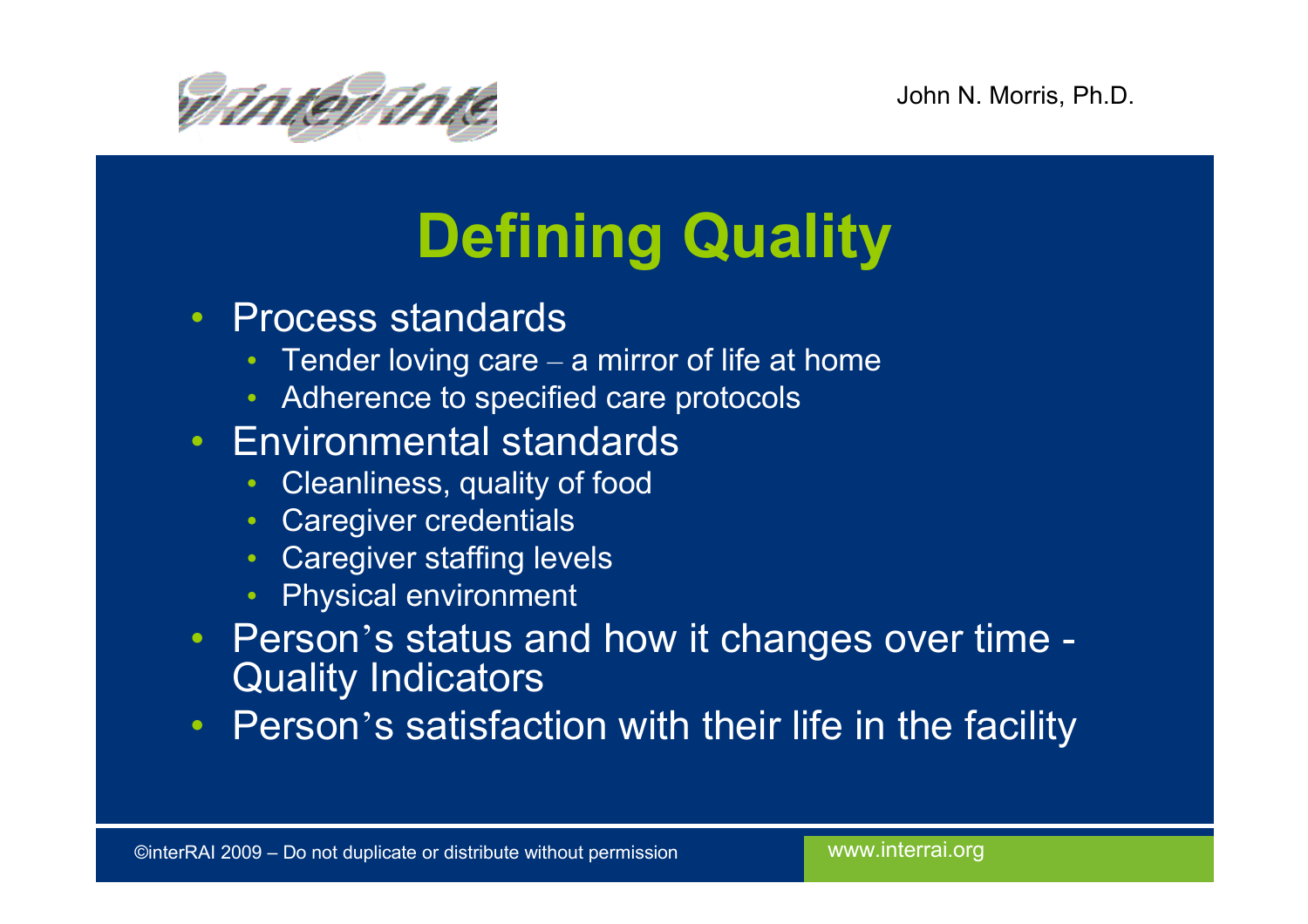



### ALL ARE IMPORTANT!

- Unfortunately, correlation among these measures is low
- This holds for:
	- State survey results
	- •Resident satisfaction surveys
	- Staffing levels
	- $\bullet$ Resident change measures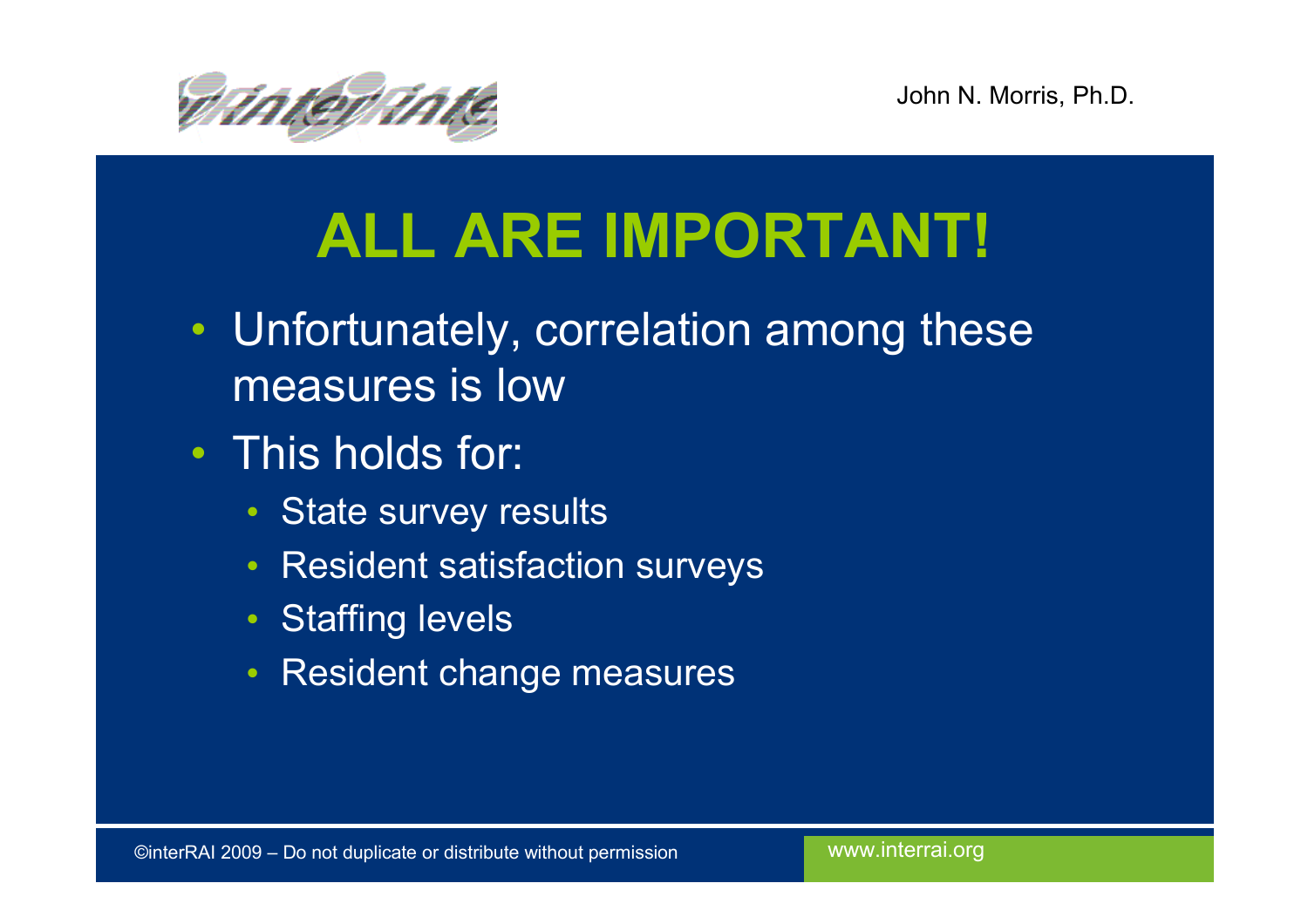

#### Thus We Have To Make a Decision on How to Assess Quality

- For interRAI and for our team what matters is how the person changes over time
- interRA has measured this with facilitybased Quality Indicators and Resident Satisfaction Survey results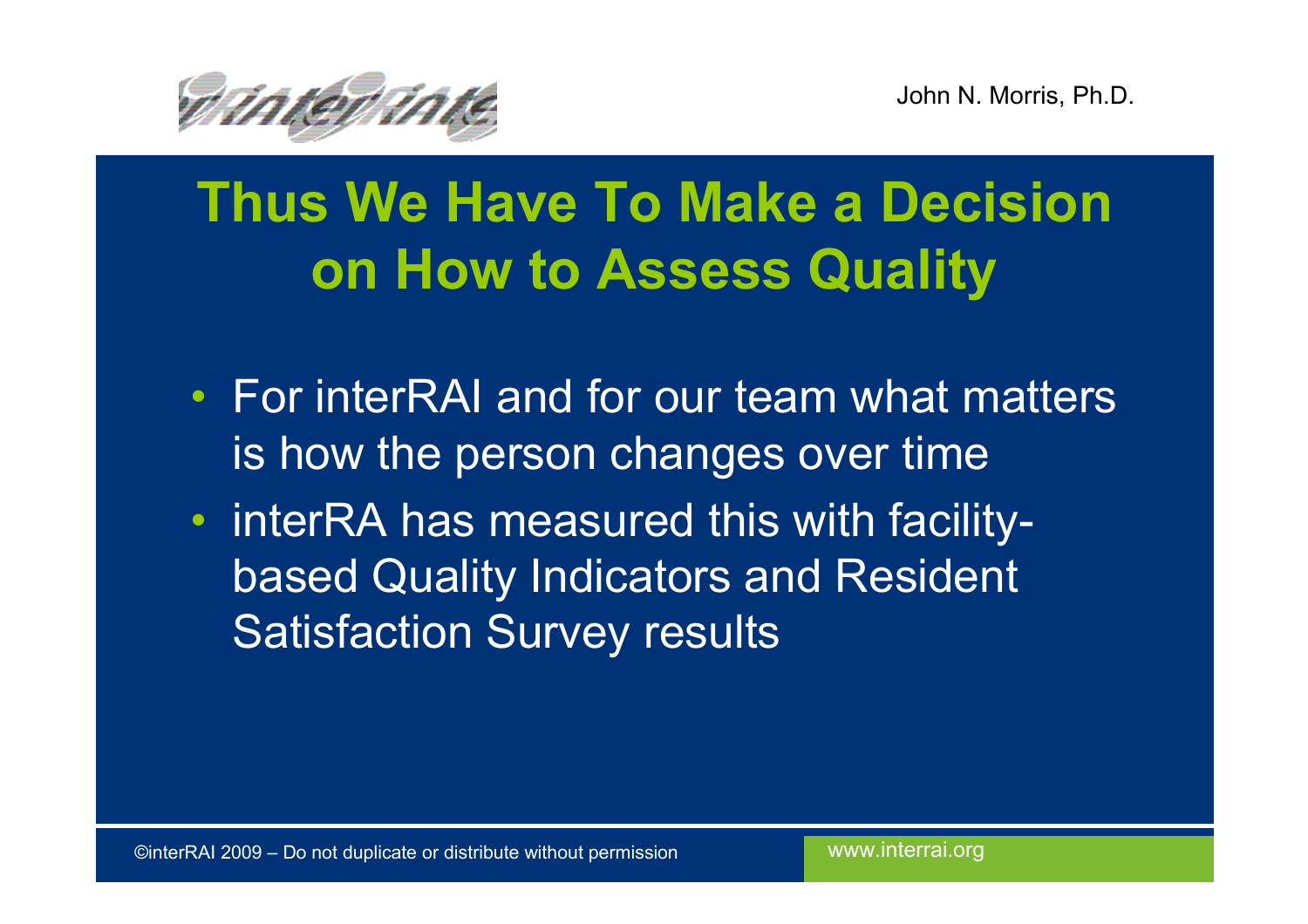



#### Why is the Person in the Facility?

- For care
- To live as good a life as possible over their remaining life course
- No one came in to experience:
	- •Lost autonomy
	- Poor food
	- Social isolation
	- $\bullet$ **Insecurity**
	- Loneliness•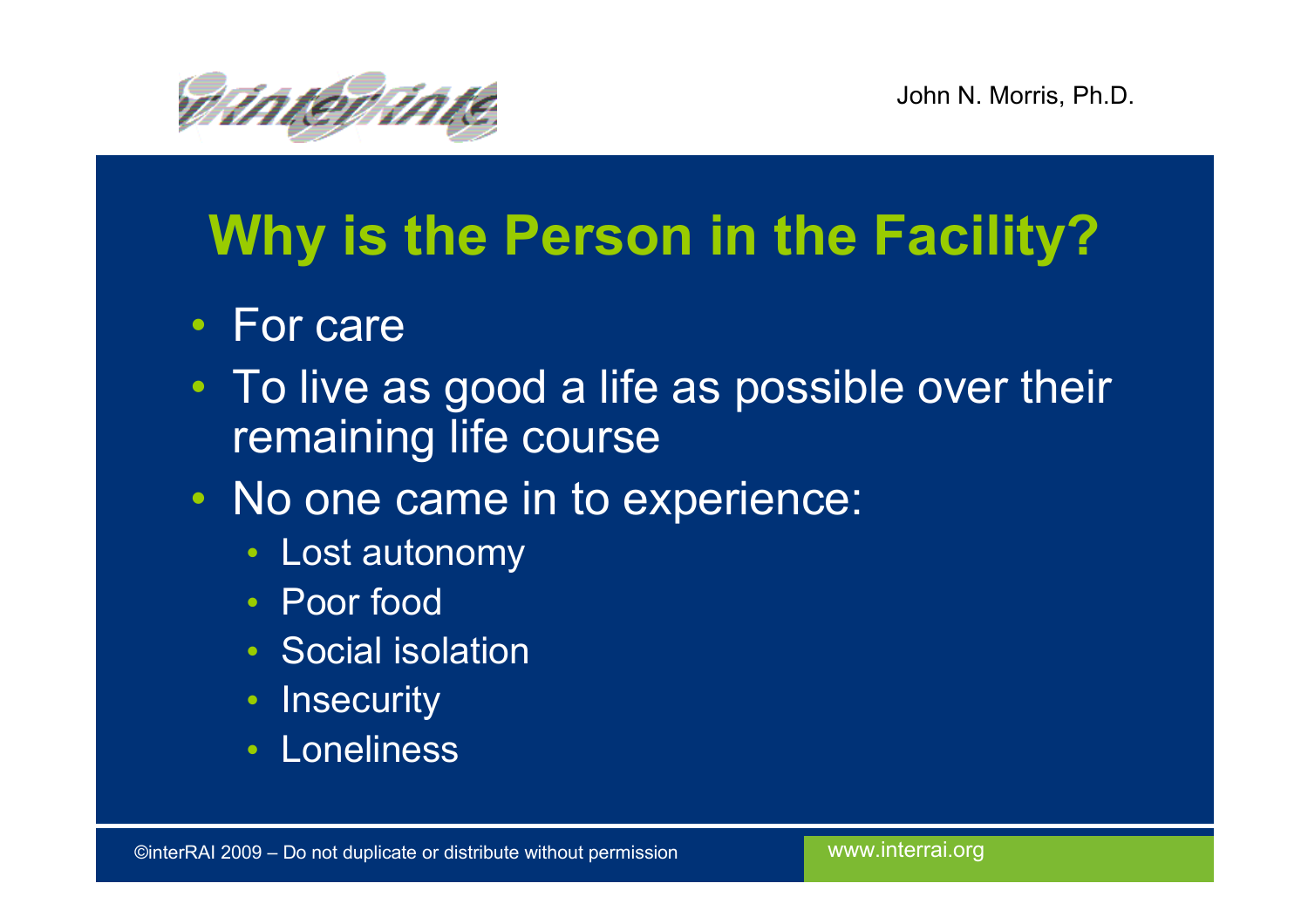

#### Our Goal is Clear

- Once in a long-term care facility the person should expect staff to take every step possible to maximize their quality of **life**
- Thus, it is important that we provide person's with the opportunity to speak for themselves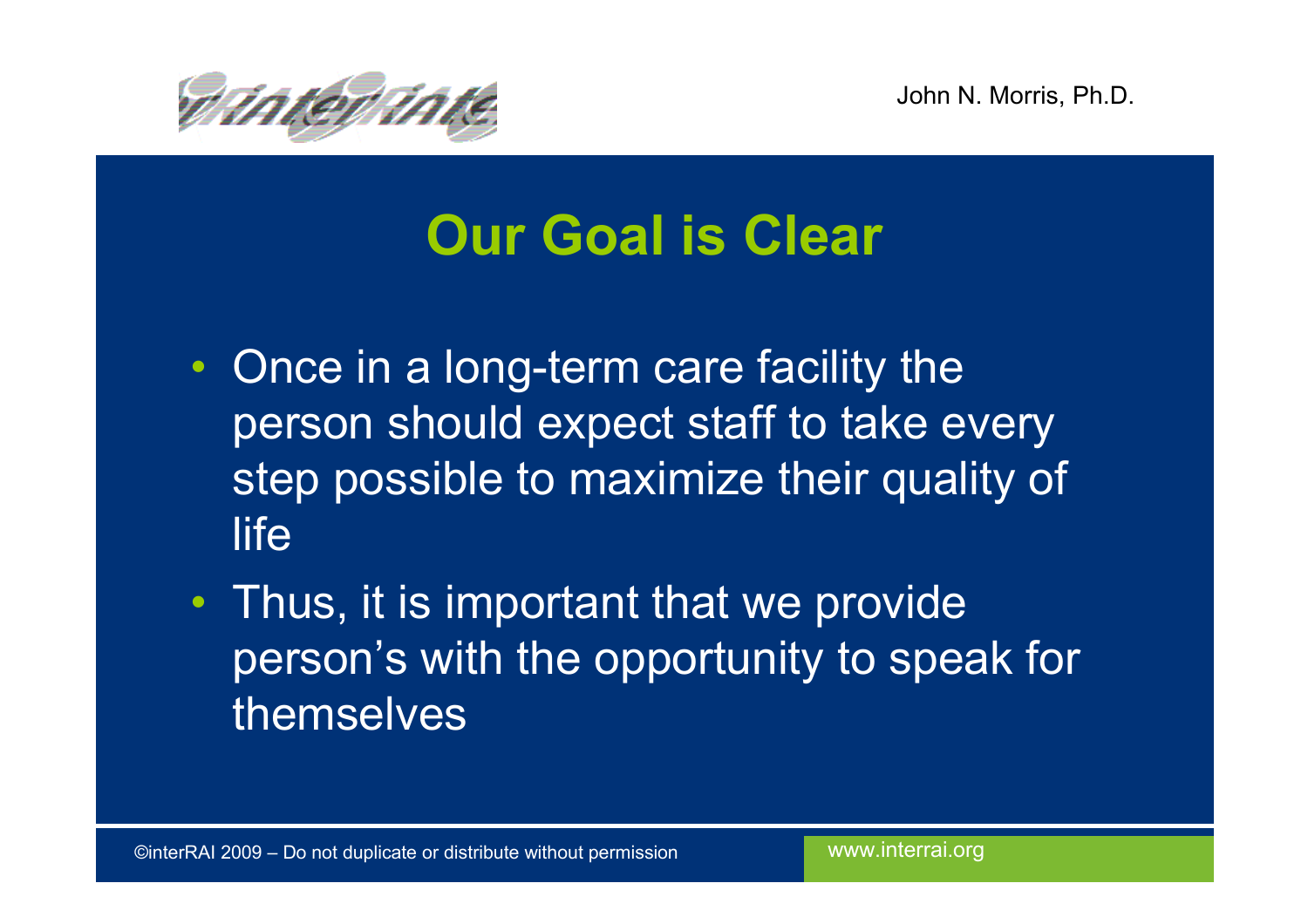

# Conceptual Issues Inherent in Having Person Speak for Self

- $\bullet$ Determining the questions to ask
- •Identifying who is capable of responding within an interview format
- Finding the necessary personnel to interview the persons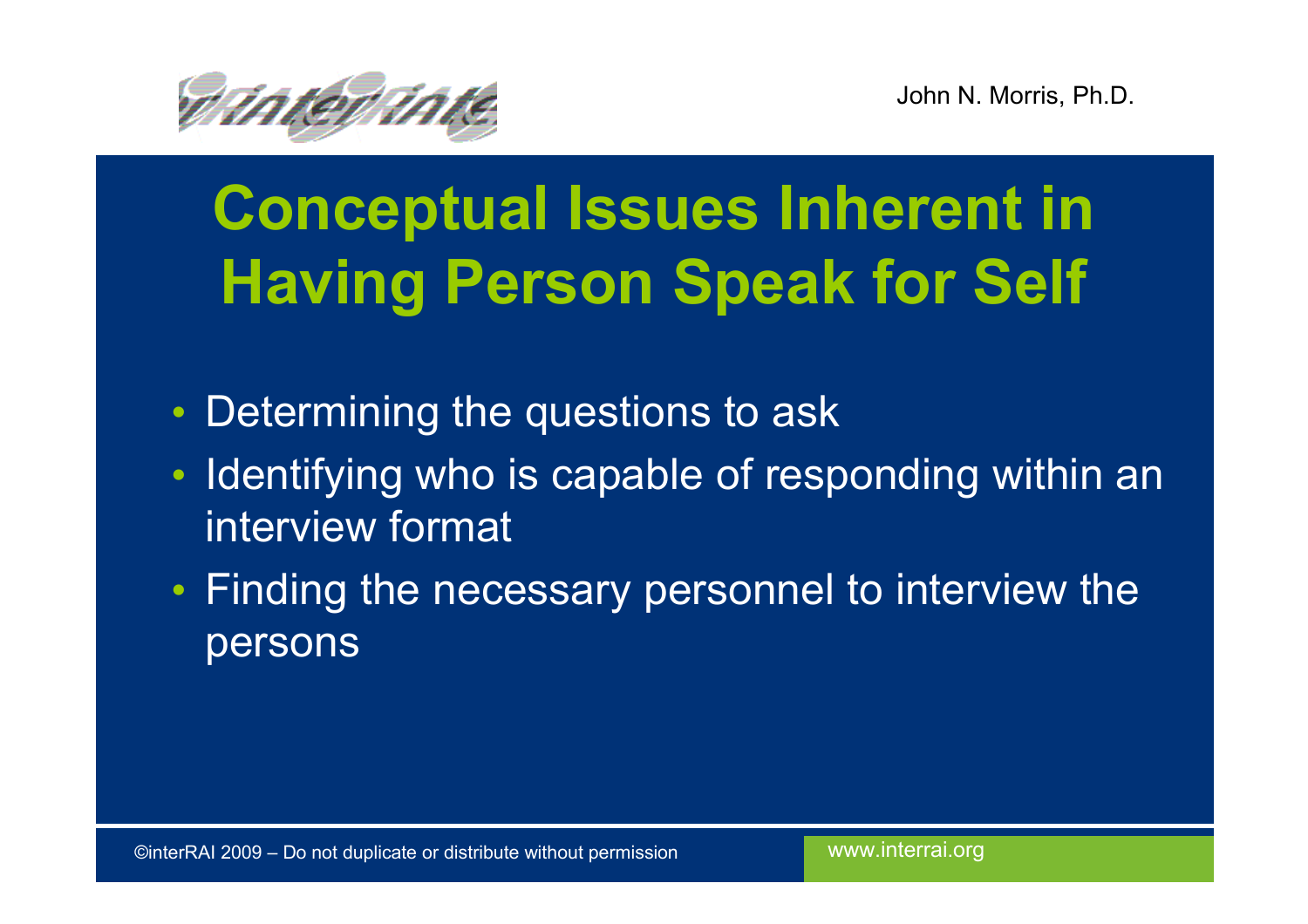

### History of Self-Report Surveys for Use in Long-Term Care Facilities

- $\bullet$ Development goes back several decades
- Some jurisdictions have mandated surveys
- •Maintaining the commitment to this means of person assessment has proven to be difficult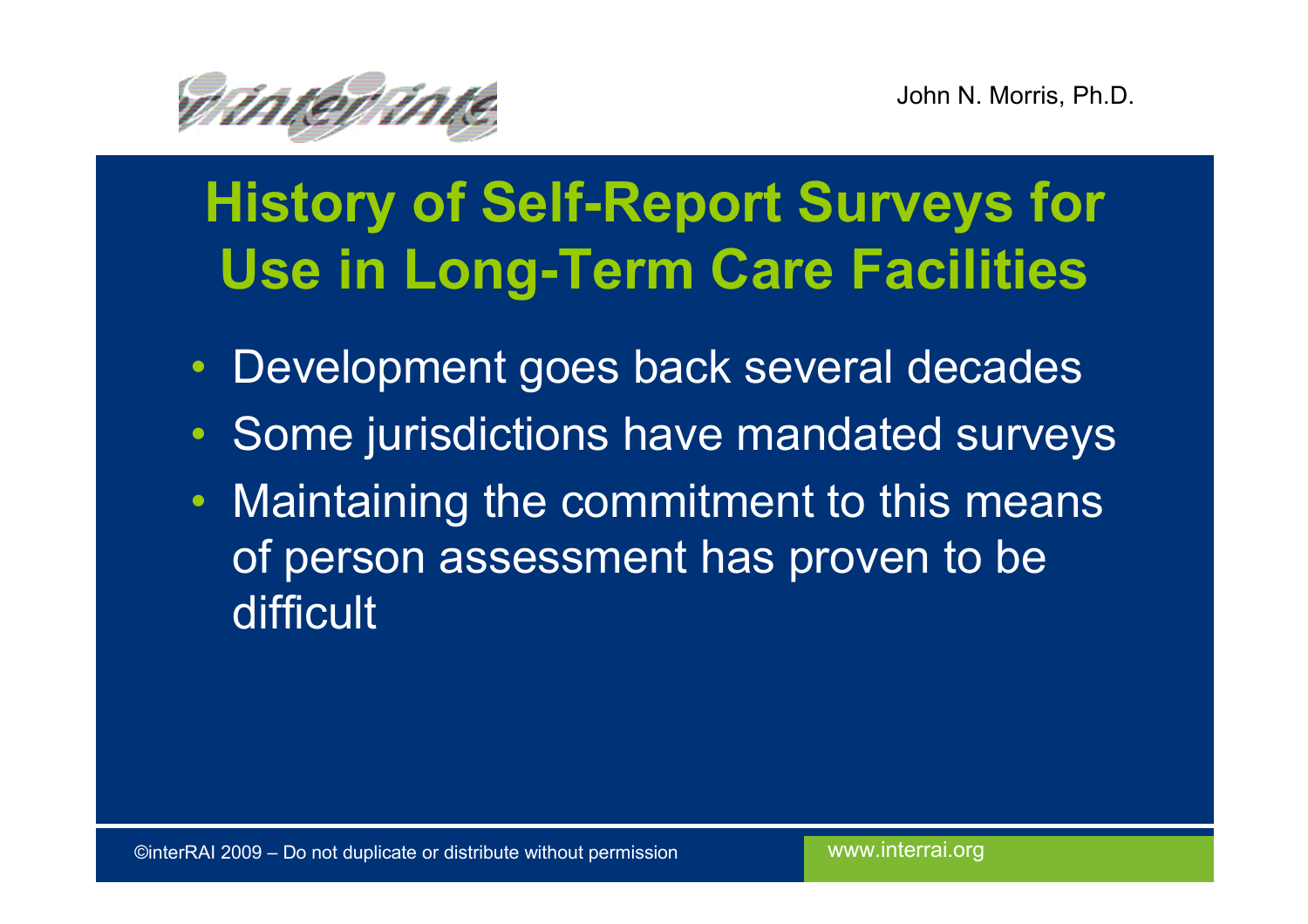

# Quality of Life Survey

- $\bullet$  Comprehensive assessment of person satisfaction and subjective quality of life
- Based on interRAI's "Self-Report Nursing Home Quality of Life Survey"
	- $\bullet$ Persons speak for themselves
- Persons are excluded if severely cognitively challenged -- unable to comprehend the survey questions [a Cognitive Performance Score of 5 or 6, equivalent to Mini Mental Score of 5 or lower]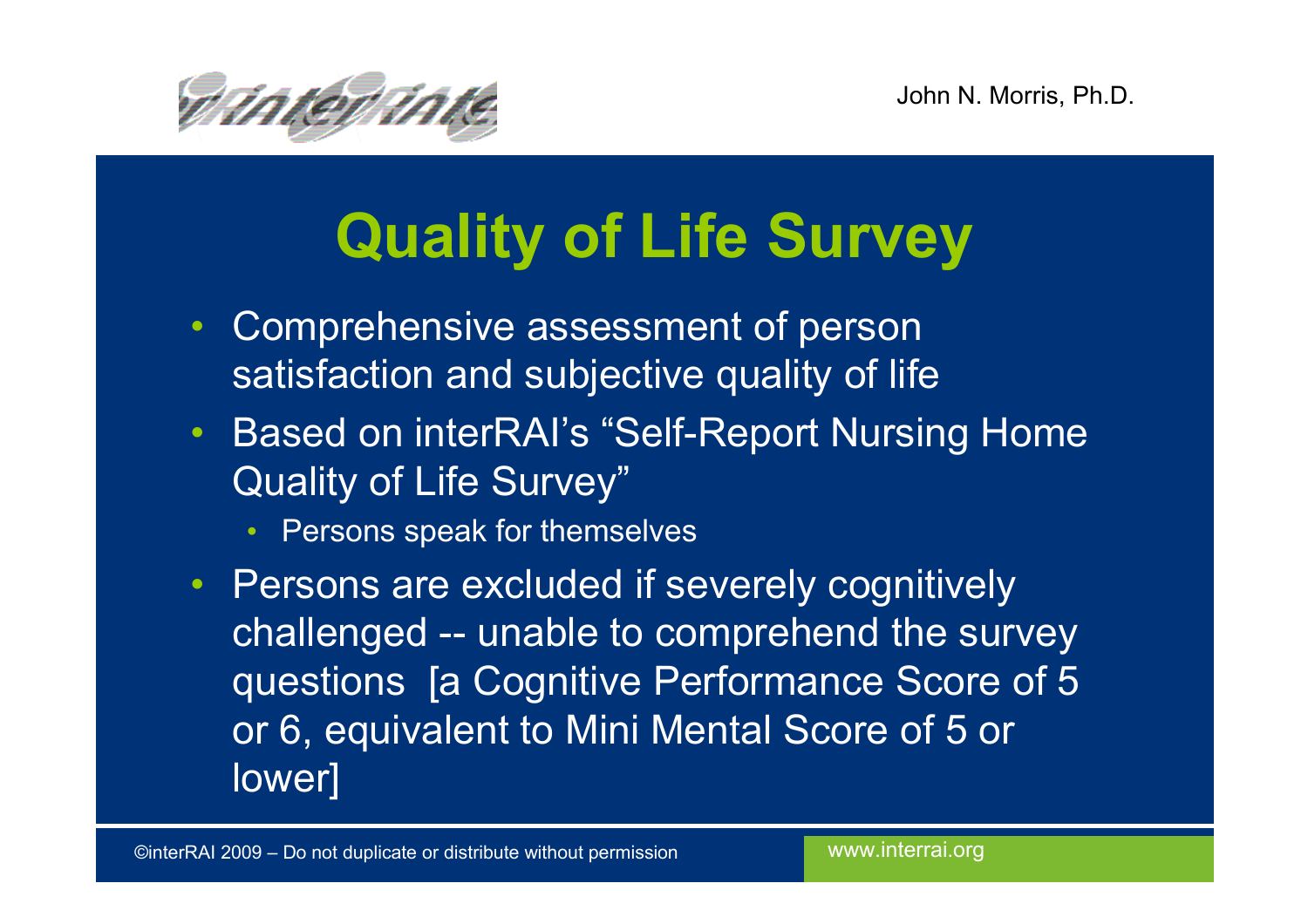

#### The Survey Items

- 50 questions 47 used for reporting purposes
- Issues of: privacy, food and meals, safety and security, comfort, daily decision making, respect, responsive staff, staff-resident bonding, activities, and personal relationships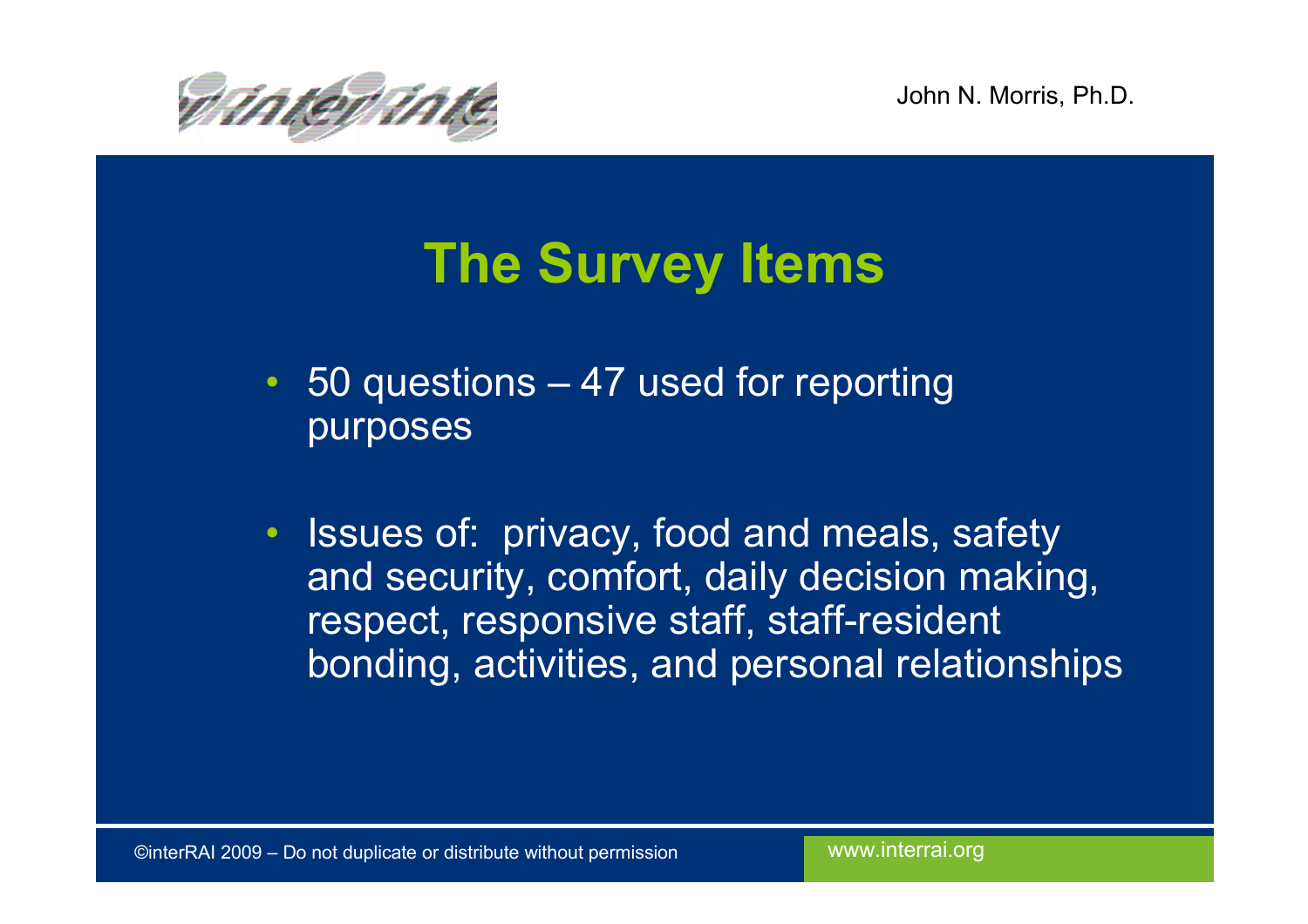

#### Nature of the Response **Alternatives**

- Each item has five response alternatives -our reporting focuses primarily on the<br>ercent scored 3 or 4 Ia nositive respons percent scored 3 or 4 [a positive response]
	- 0 Never<br>1 Revelv
	- 1 Rarely<br>2 Gareat
	- 2 Sometimes
	- $3$  Most of the time
	- 4 Always
- Of the 50 items, only 2 are phrased negatively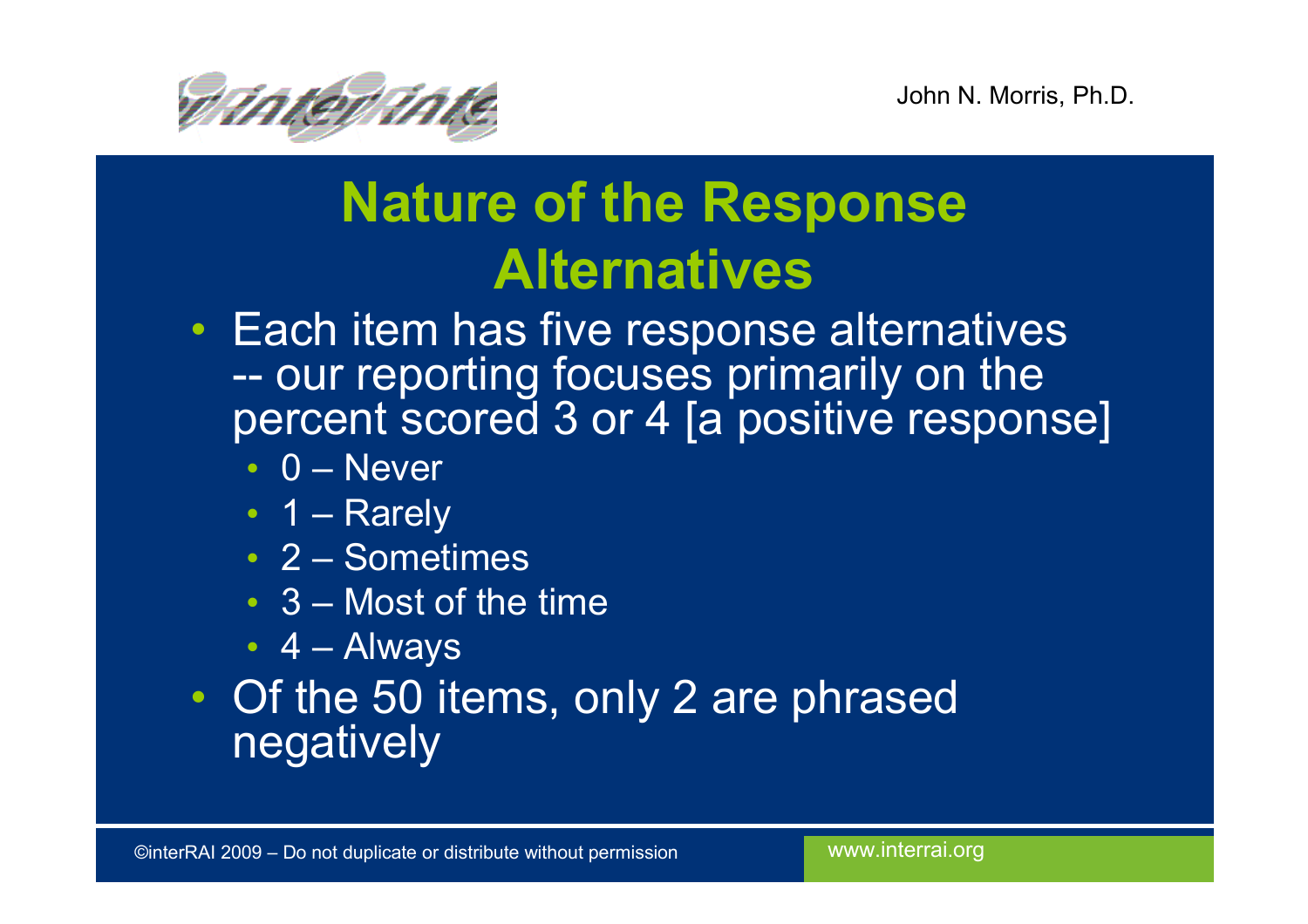

### Reliability Of Items in Domains

- .48 Privacy
- .75 Food/Meals
- .66 Safety/Security
- .62 Comfort
- .70 Autonomy
- .69 Staff Respect
- .76 Staff Responsive
- .73 Staff-Resident Bonding
- .66 Activity Options
- .75 Friends
- .91 -Total Self-Report Quality of Life Items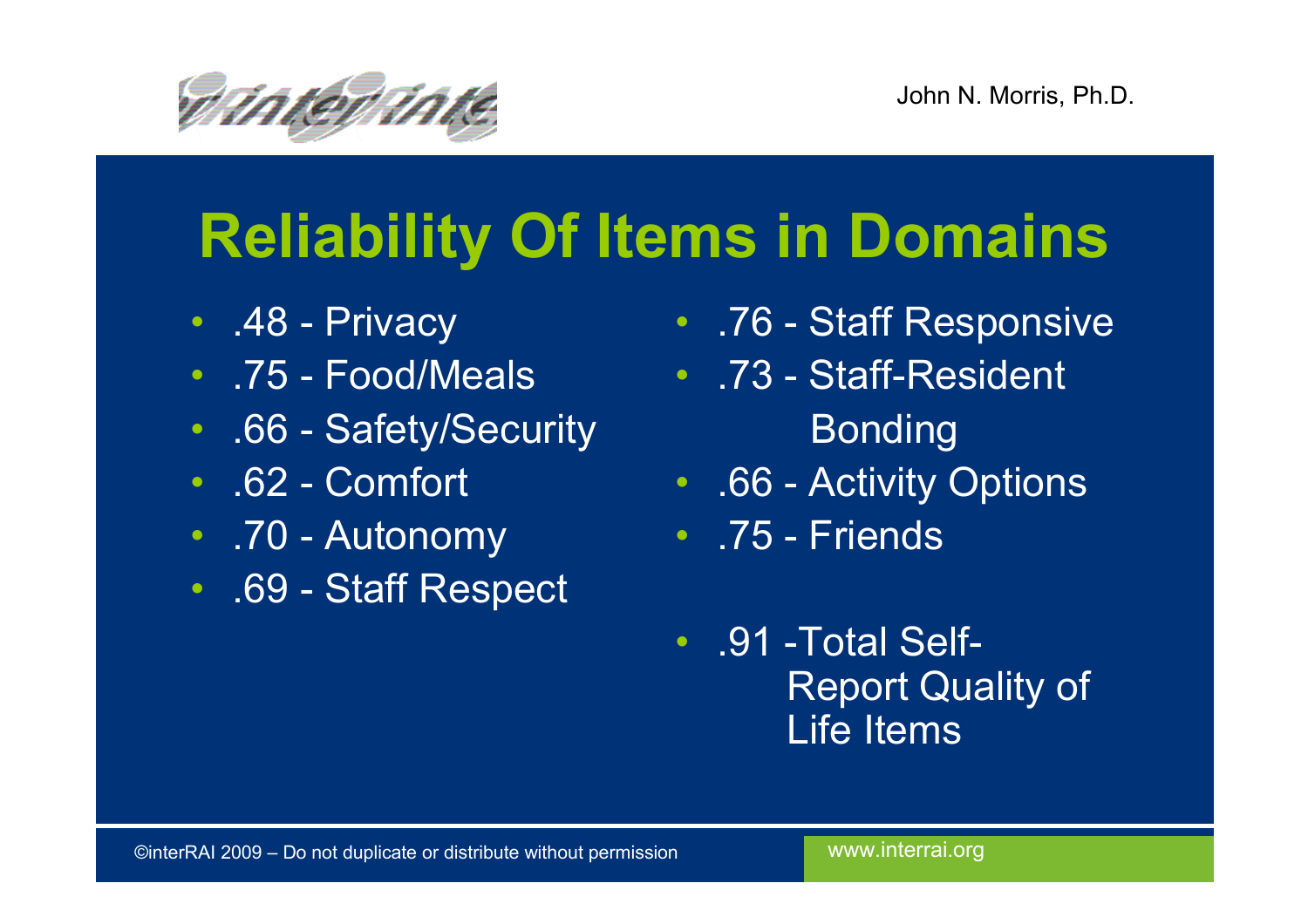

### Real World Application

- $\bullet$ The Self-Report Quality of Life Survey in Action
- $\bullet$ Let us learn by doing
- Setting 17 long-term care facility units in **Massachusetts**
- For today, say these are your units, what have you learned from this exercise
	- What are the strengths?
	- What are the challenges? •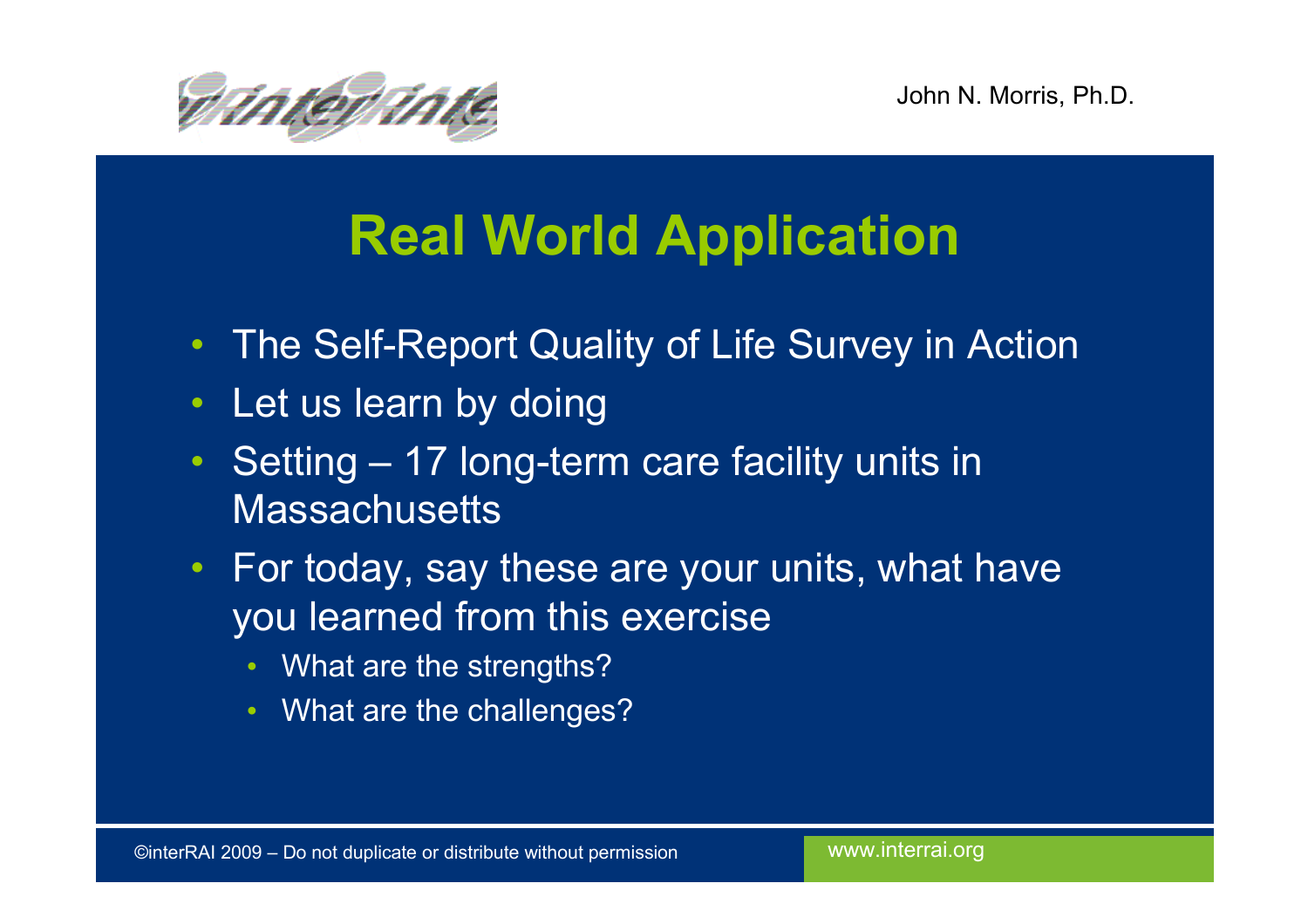



### Participation Rate in Survey

- 84% of eligible residents responded to the survey
- 2% refused
- The following table compares the response rates in 2007 and 2009 in these units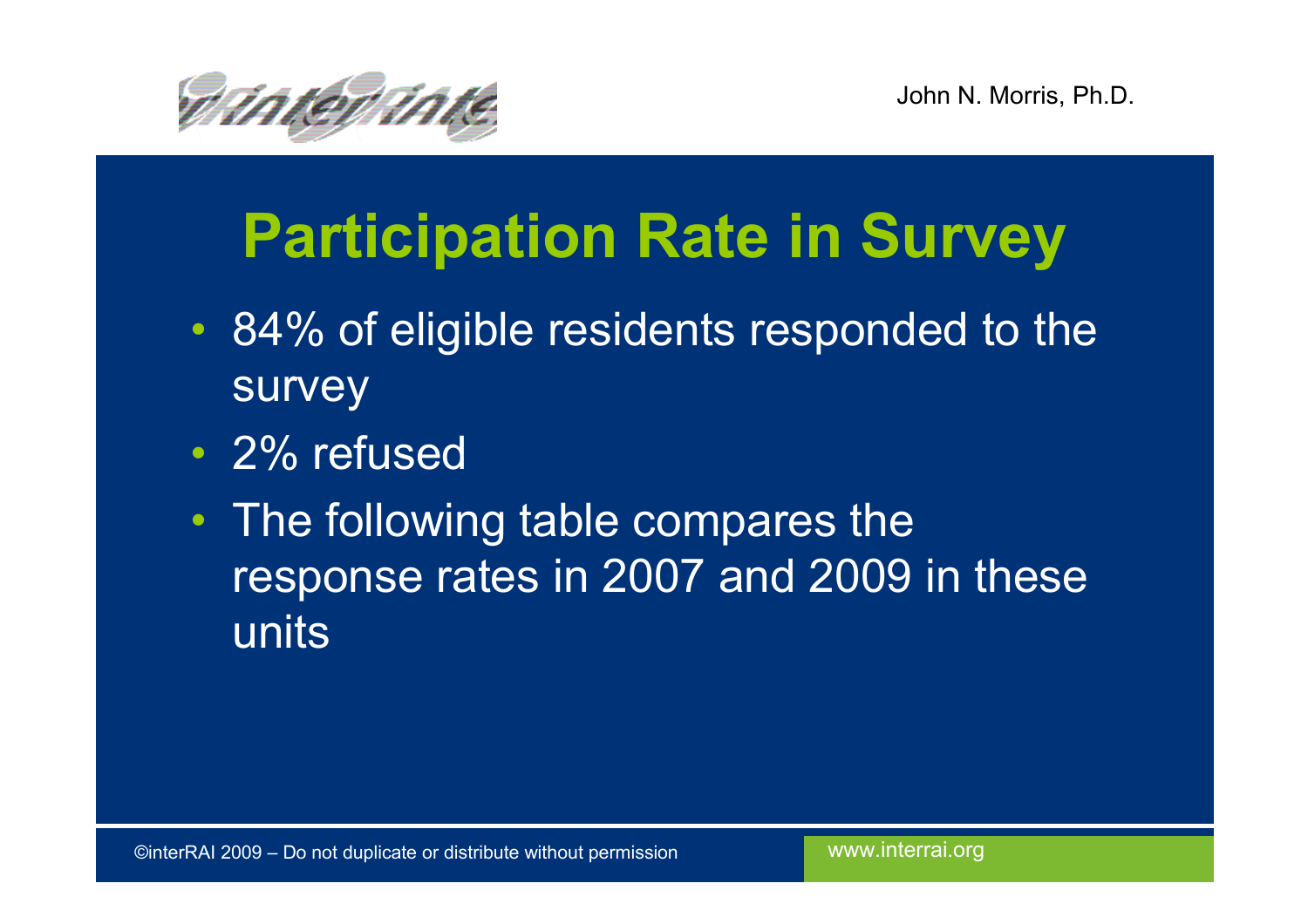

| <b>RESPONSE</b>             | $\frac{6}{6}$ - 2007 | $% -2009$ |
|-----------------------------|----------------------|-----------|
| <b>Completed</b>            | 75.6                 | 84.0      |
| Incomplete                  | 0.2                  | 0.0       |
| <b>Refused</b>              | 6.2                  | 2.3       |
| <b>Too III</b>              | 5.0                  | 3.0       |
| <b>Died</b>                 | 7.1                  | 4.0       |
| Language                    | 0.2                  | 1.2       |
| <b>Advanced</b><br>Dementia | 2.7                  | 2.9       |
| <b>Staff Refusal</b>        | 0.7                  | 0.2       |
| <b>Discharged</b>           | 0.7                  | 0.7       |
| <b>Other</b>                | 1.6                  | 1.7       |
| Total                       | $N = 437$            | $N = 420$ |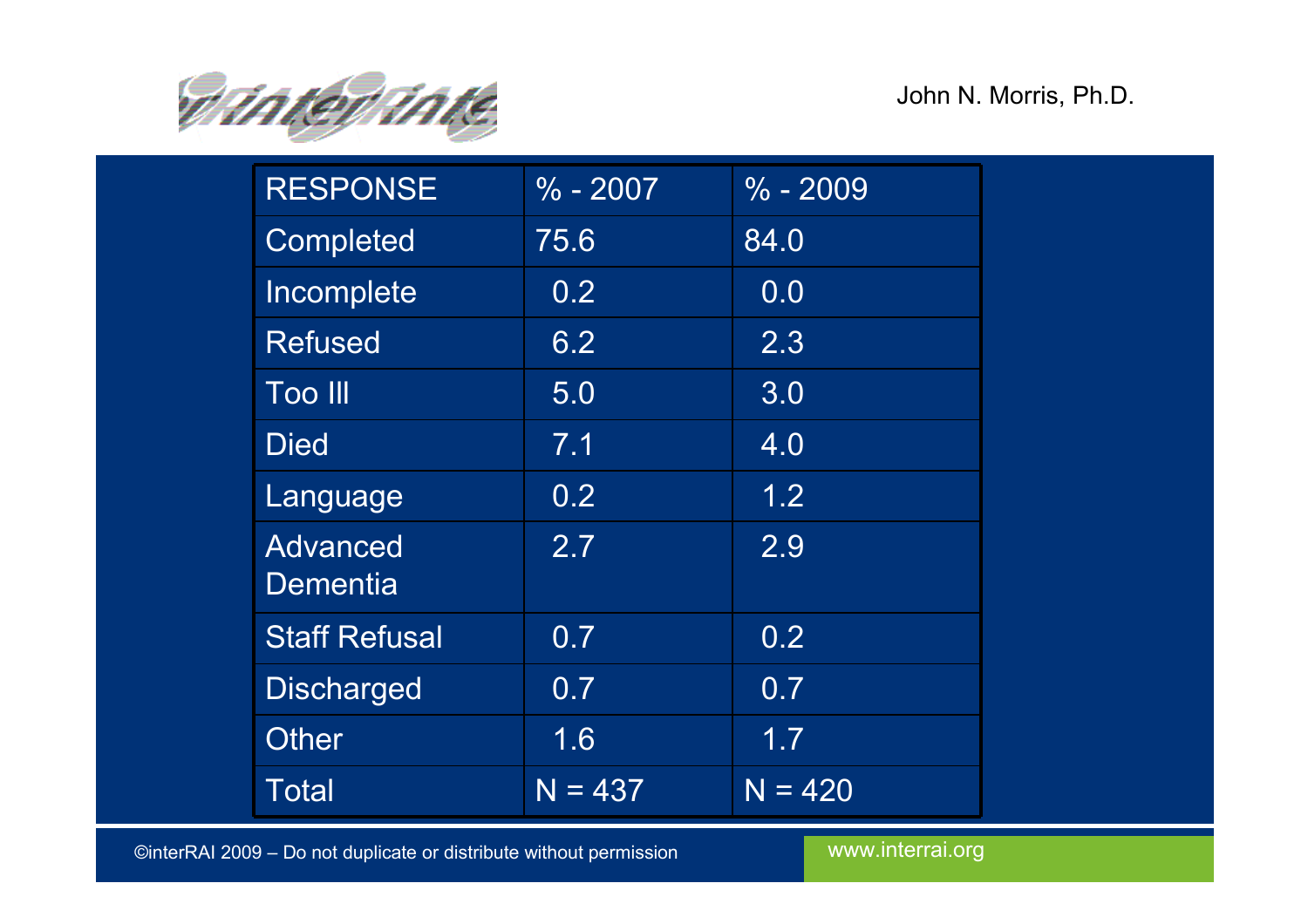

#### Assessors (interviewers) in 2009

- Twenty-two different assessors
	- Range of interviews per assessor: 1 to 63  $\bullet$
	- $\bullet$ Median number of interviews: 16
- Number interviews completed by type of assessor
	- $\bullet$ Number by volunteers: 53 (12.6%)
	- $\bullet$ Number by paid assessor: 49 (11.7%)
	- Number by staff: 318 (75.7%)
- Percent of completed interviews requiring two or more visits: 35.1%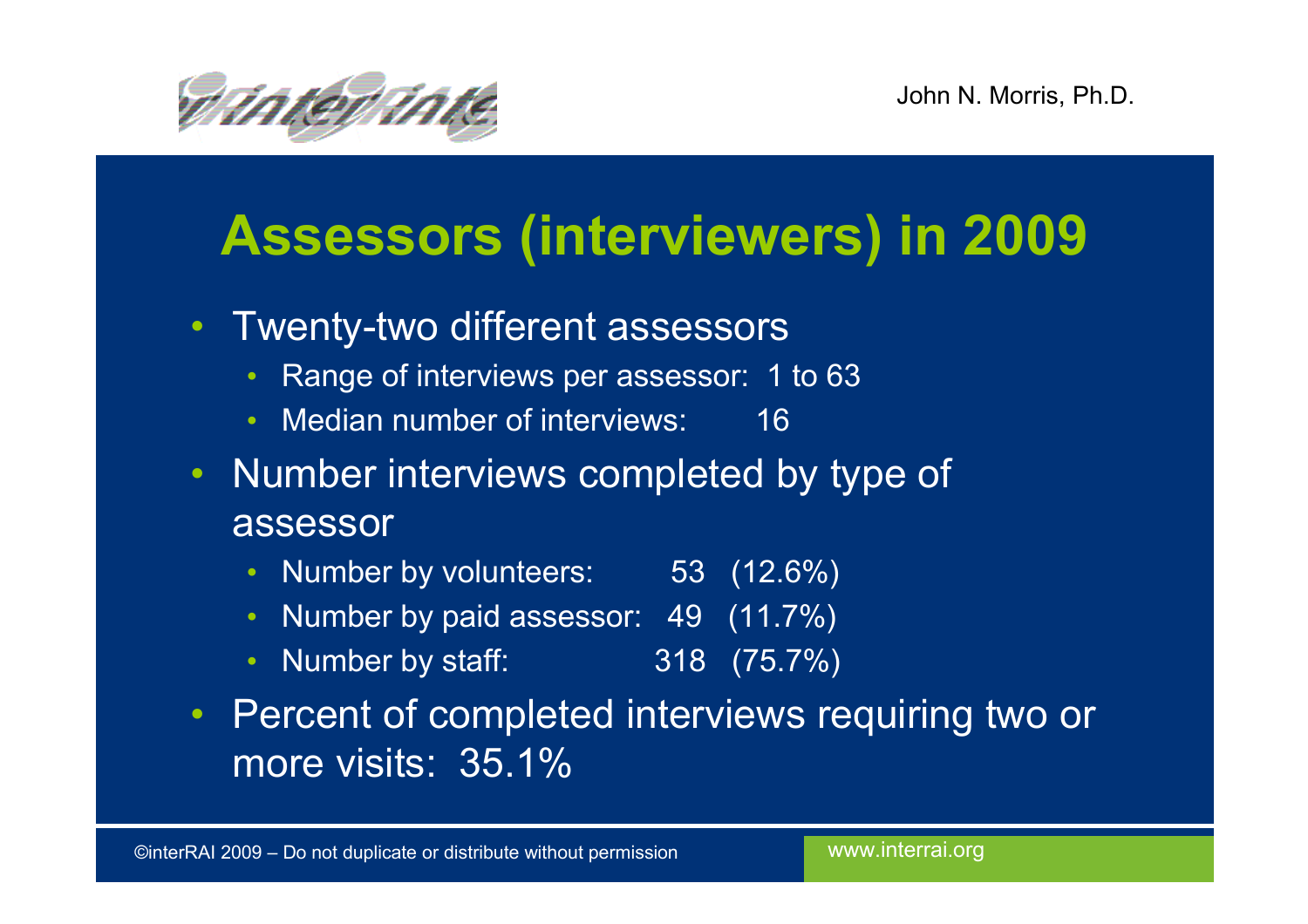



### Overview of Key Findings from 2009 Survey

- Little difference across units in overall Self-Report Quality of Life Summary score
- Correlates with items from interRAI Long-Term Care Survey Form vary by characteristic of the person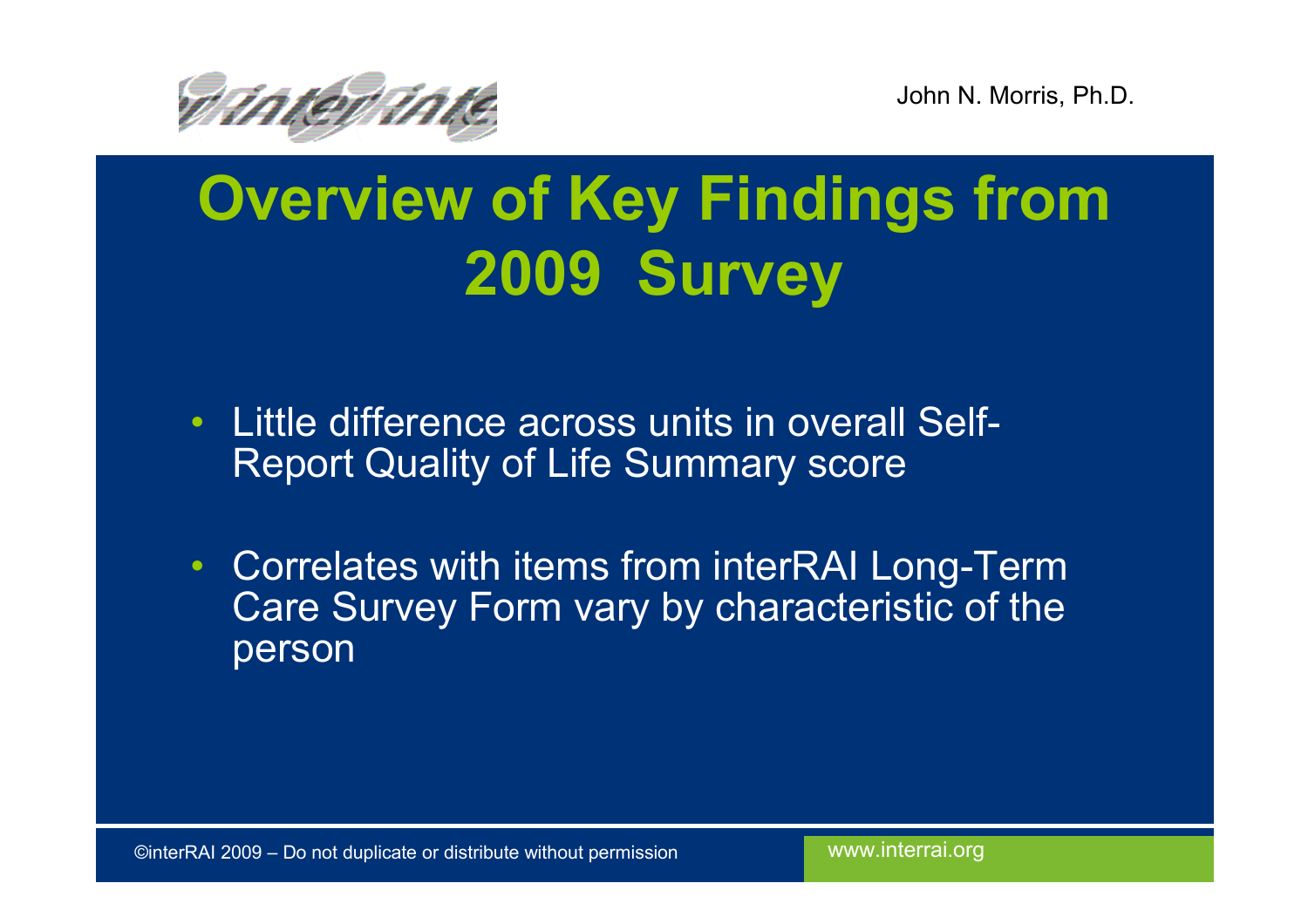

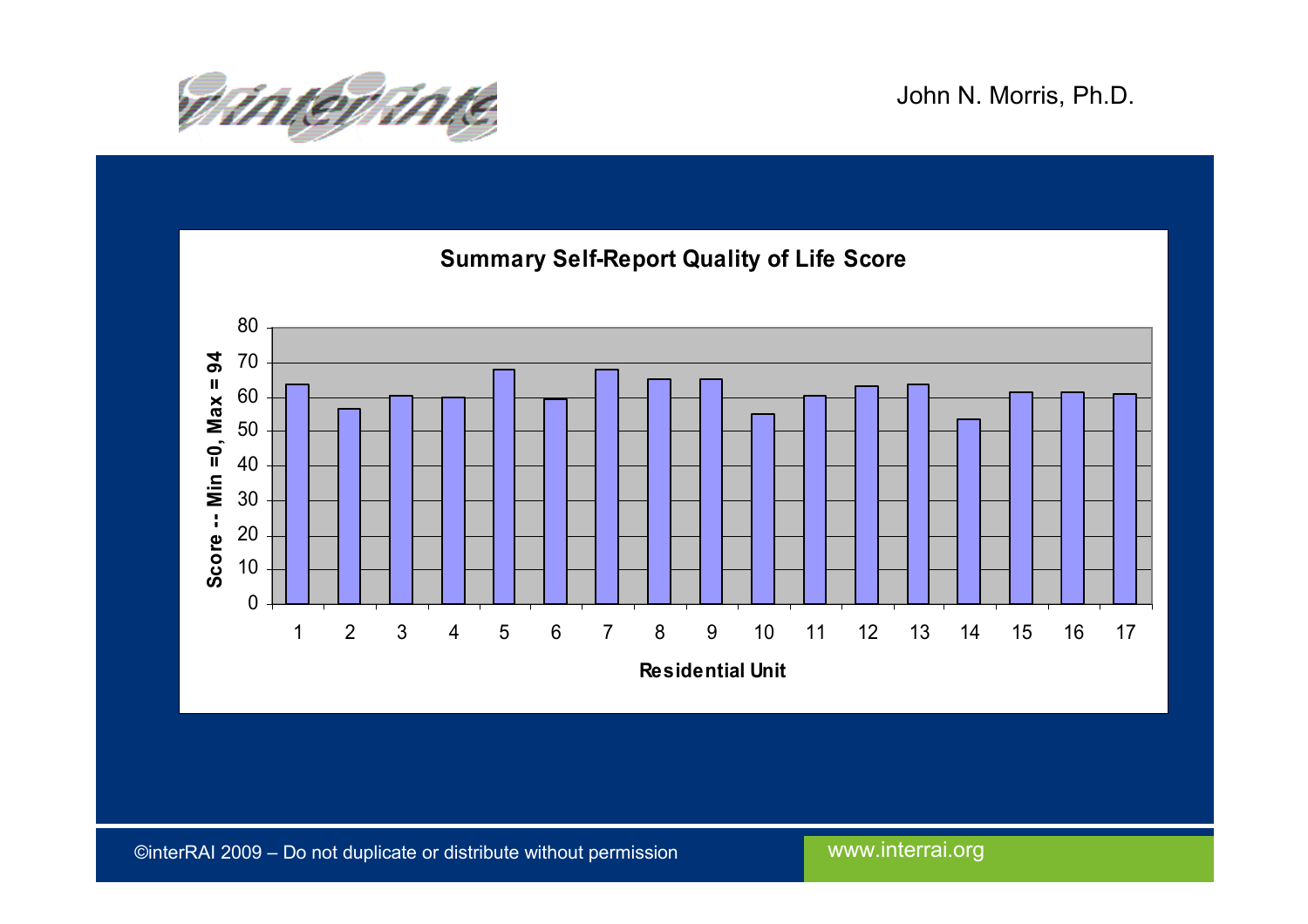

### Correlates

Unrelated

#### Related

- •.01 Age
- •-.08 RUG CMI
- -.03 Dementia
- -.02 Pain
- -.19 CPS
- -.25 ADL Hierarchy
- -.15 DRS
- -.16 Activity time
- -.12 Fell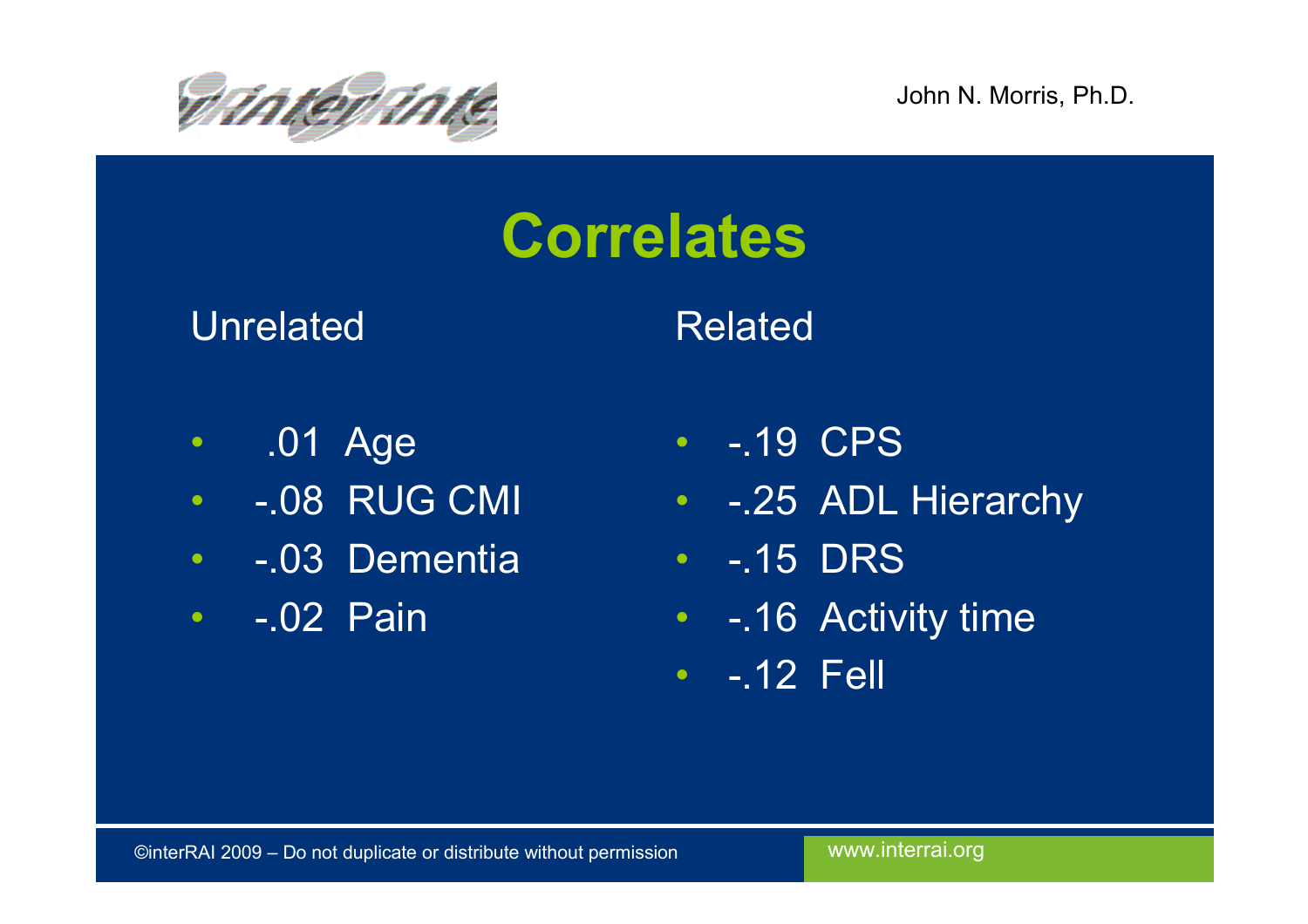

### Nature of Residential Site

- Privacy General positive response
- Food/meals Very mixed response
- Safety/security Generally positive, with one exception
- Comfort with site Very mixed response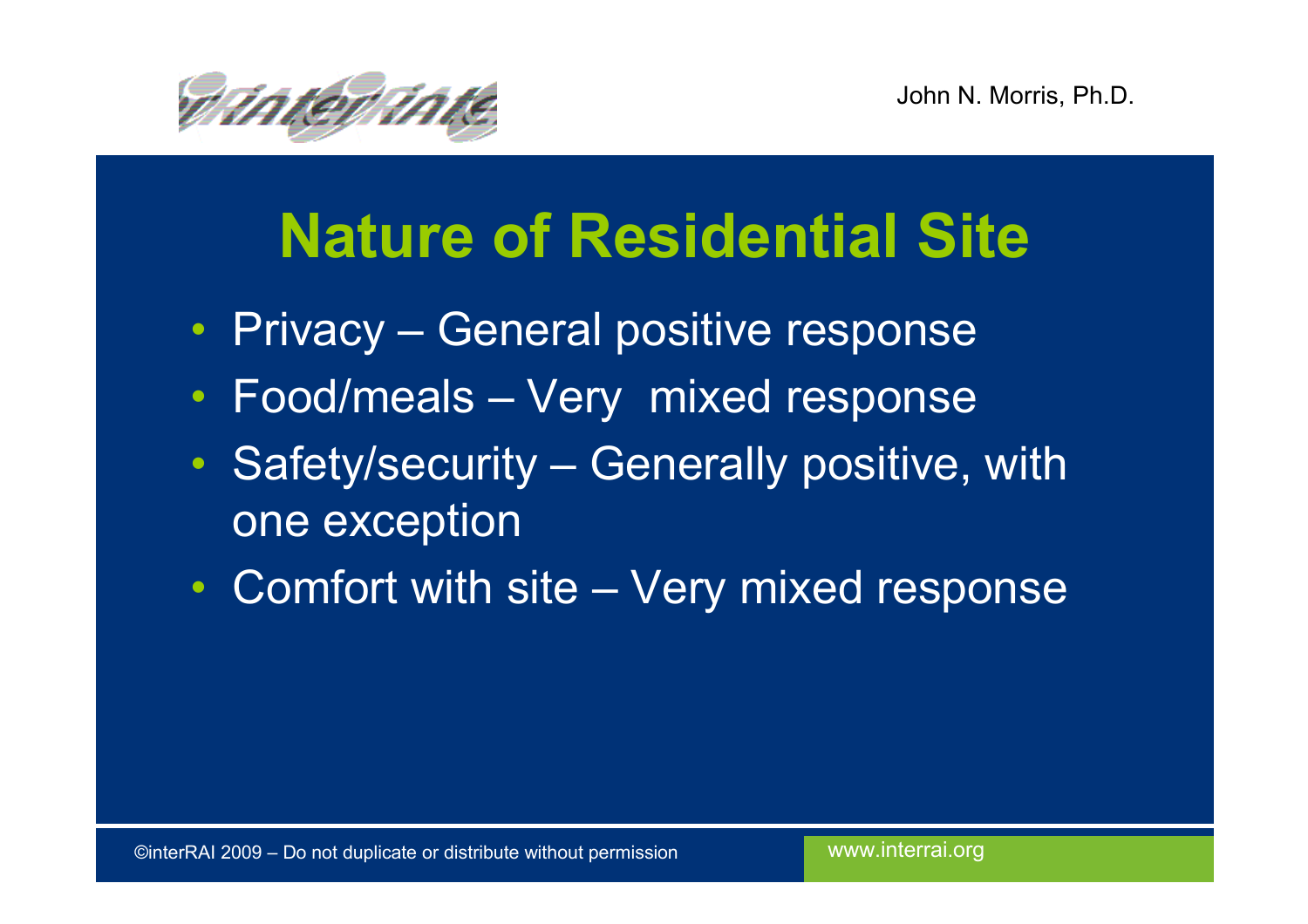

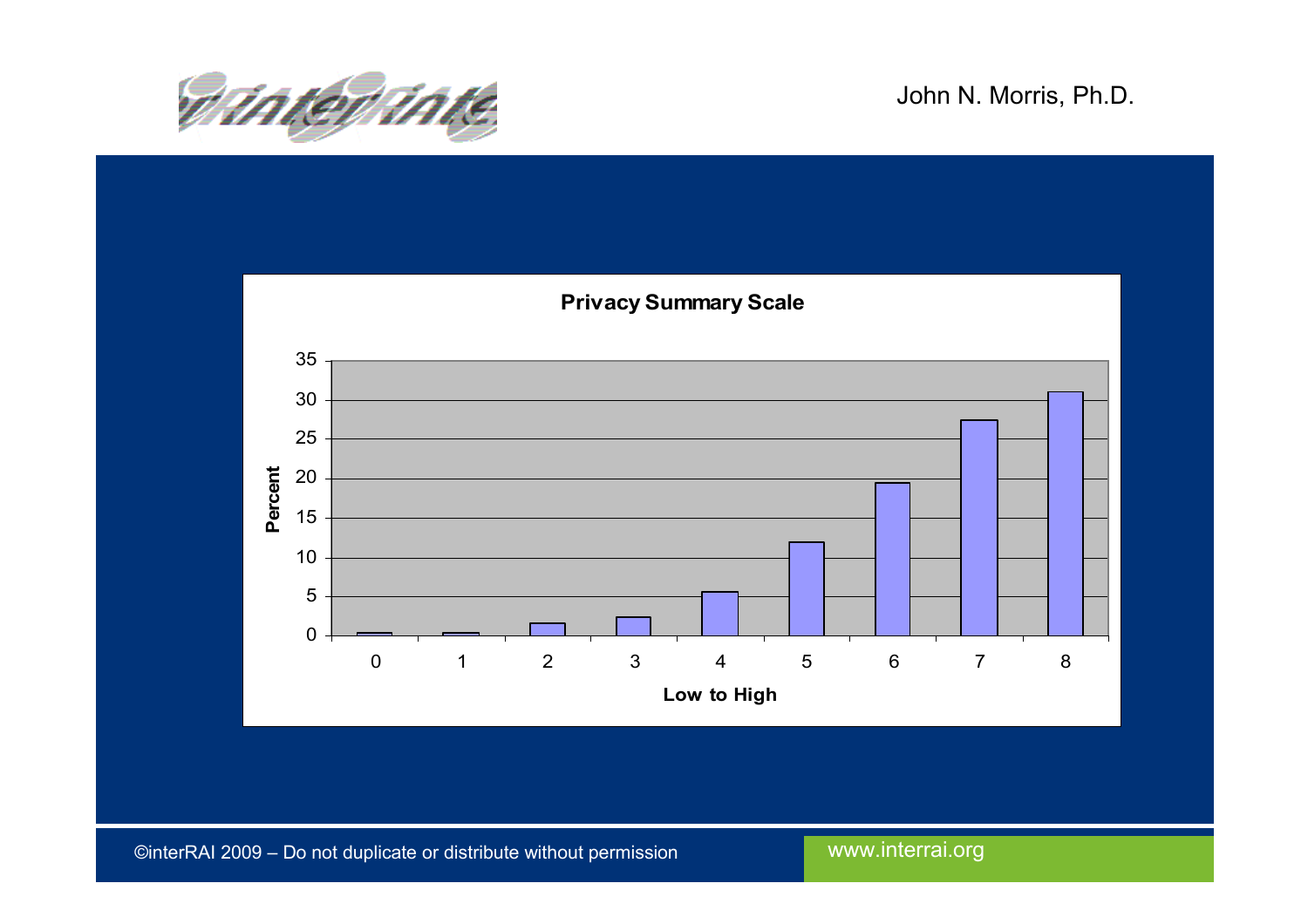

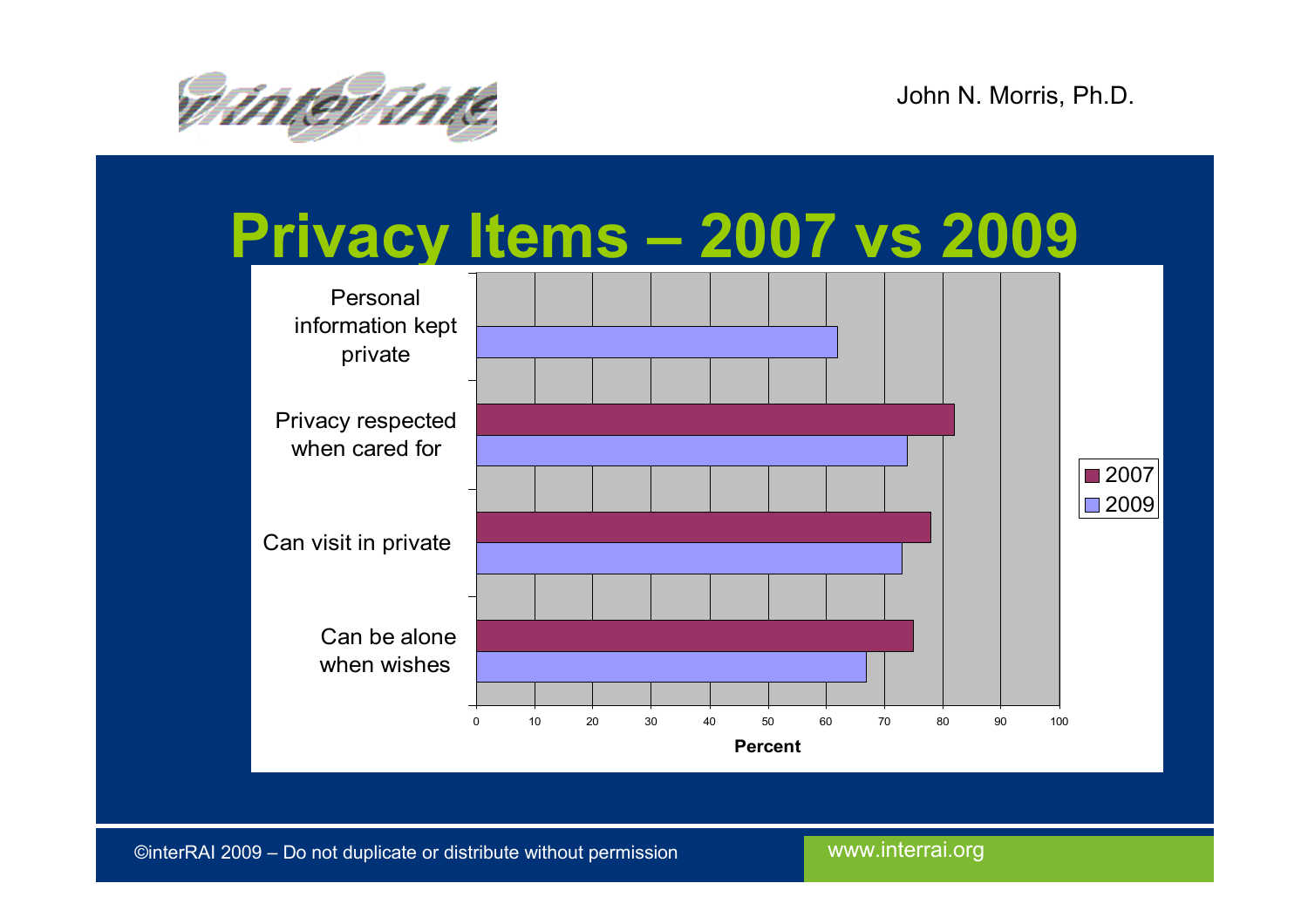

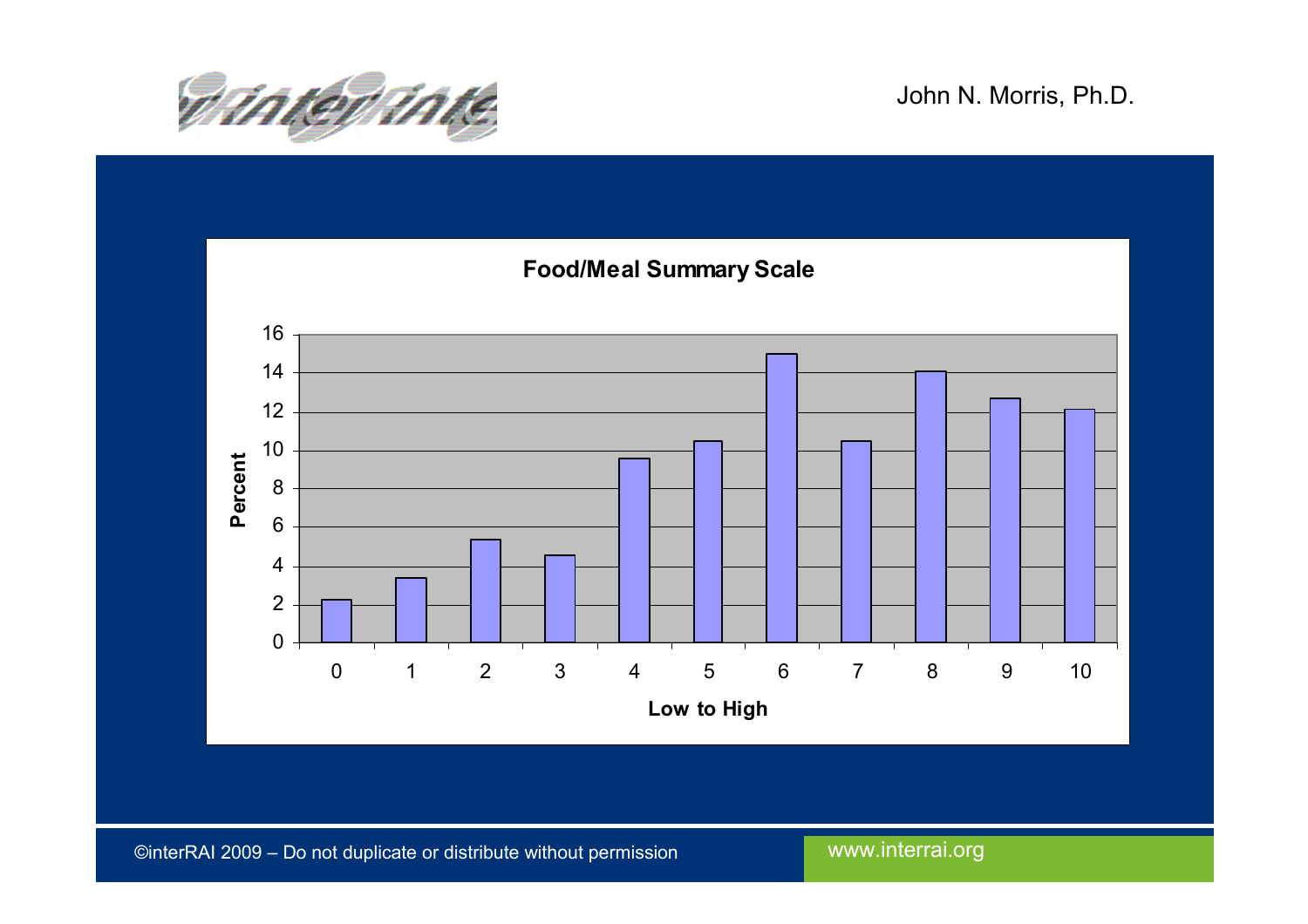

#### Food/Meal Items – 2007 vs 2009

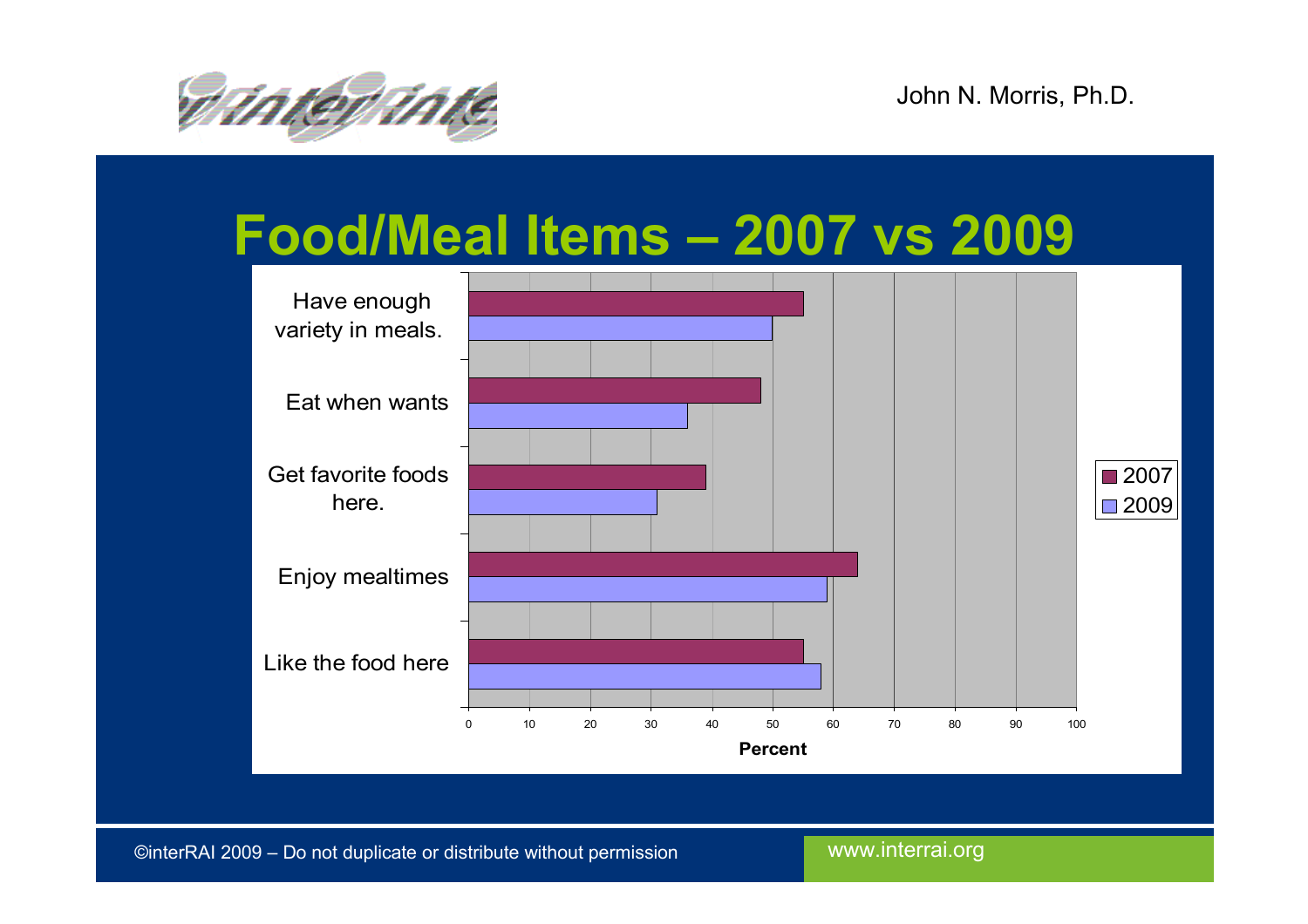

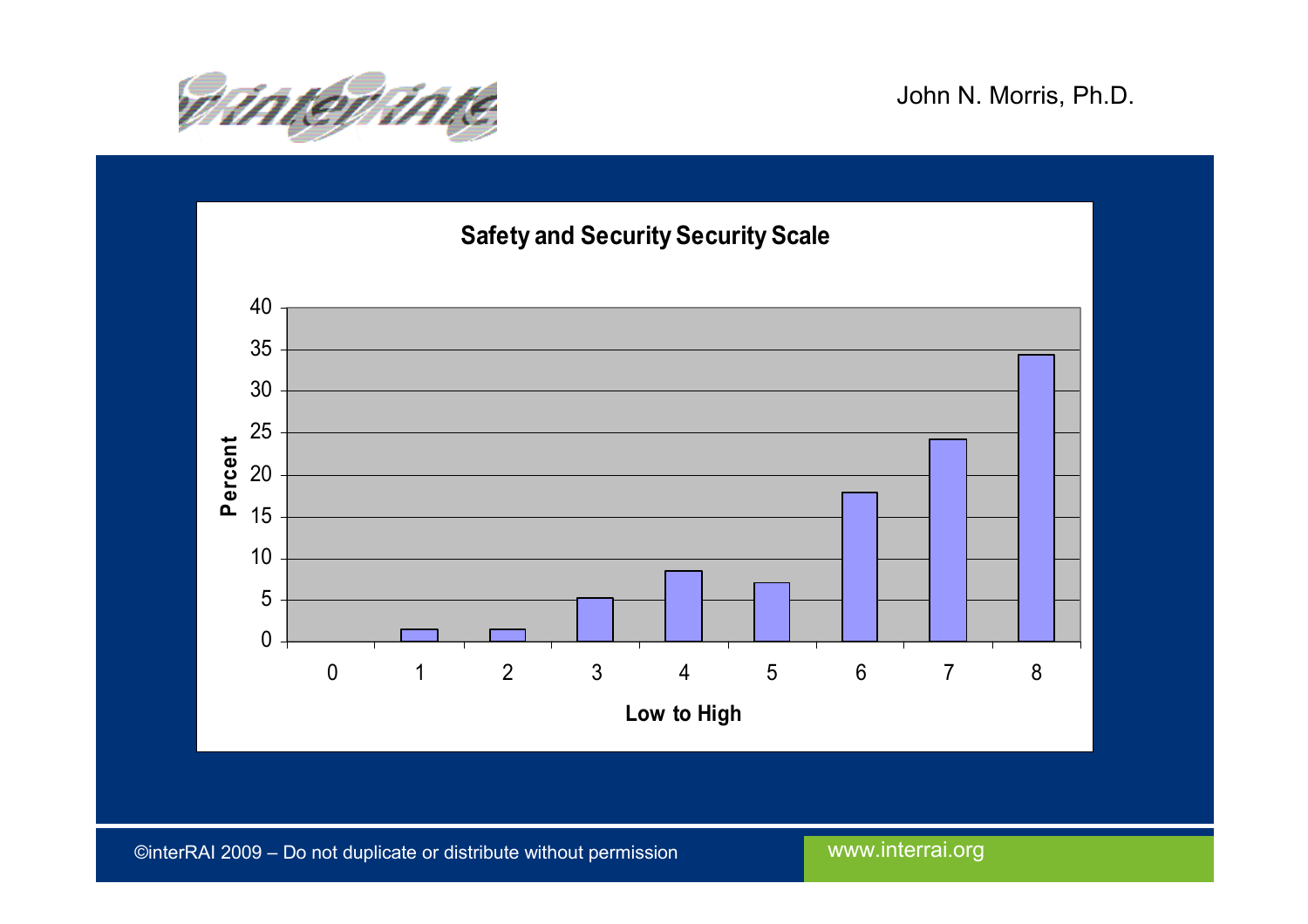

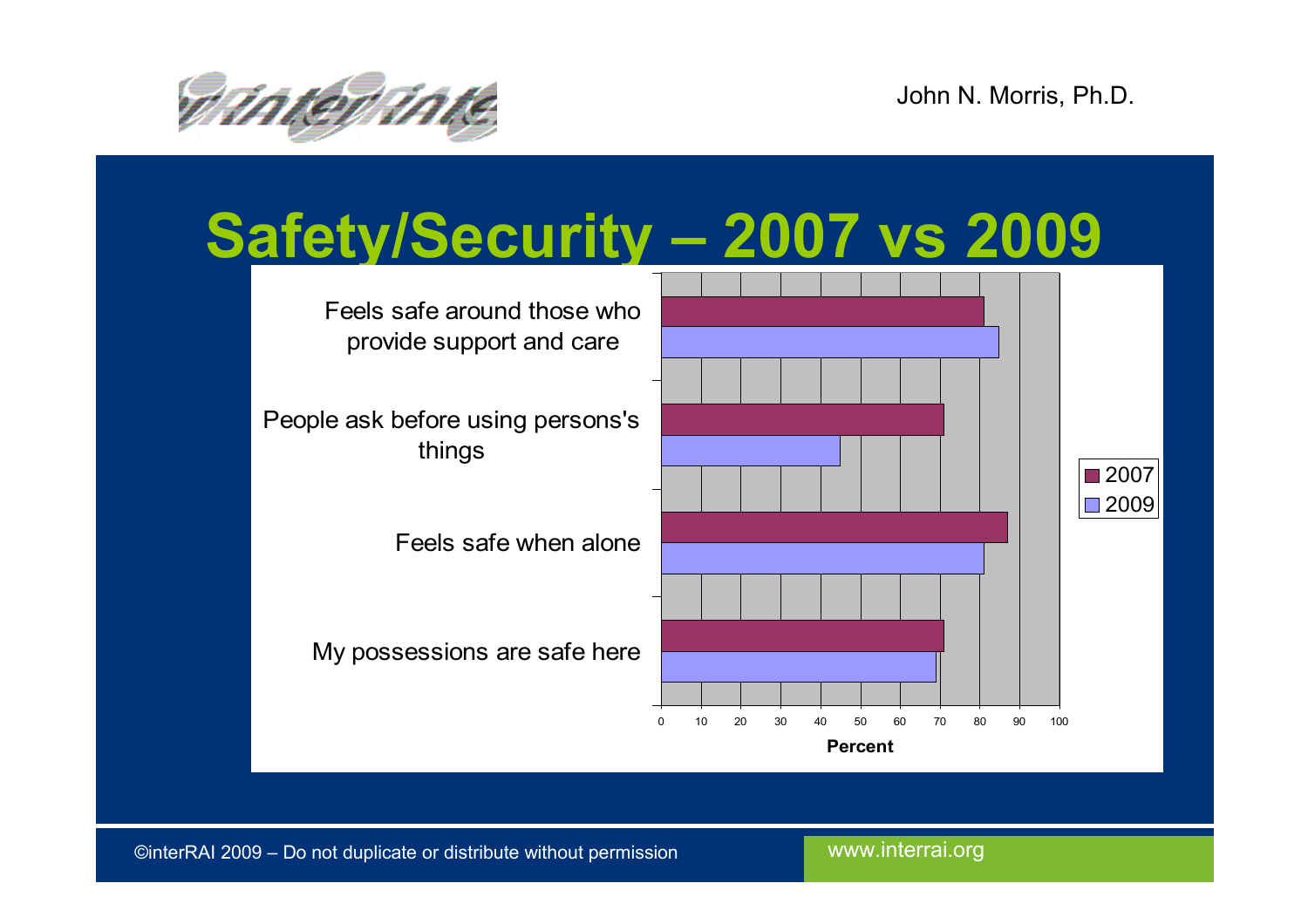

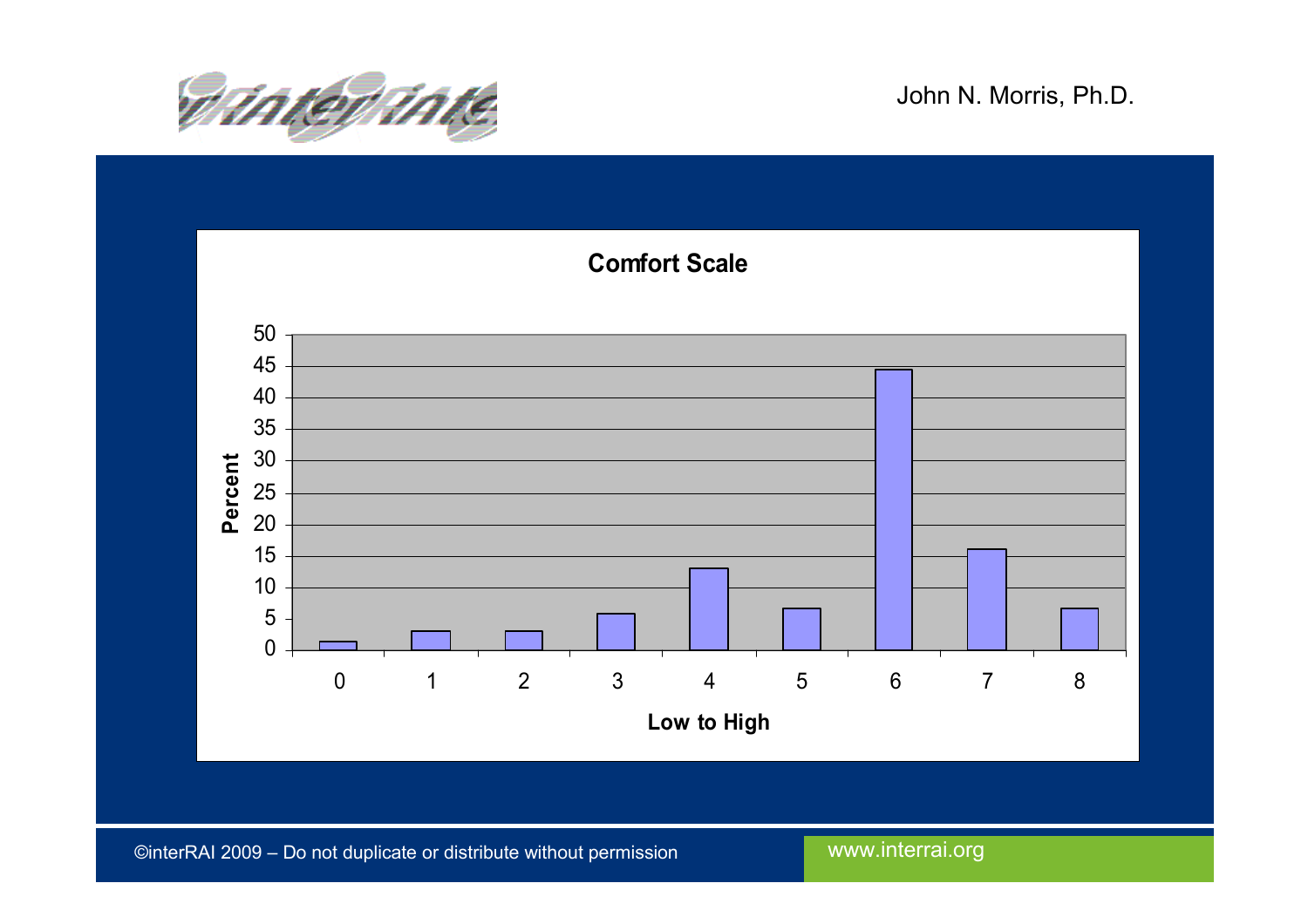

#### Comfort with Site – 2007 vs 2009

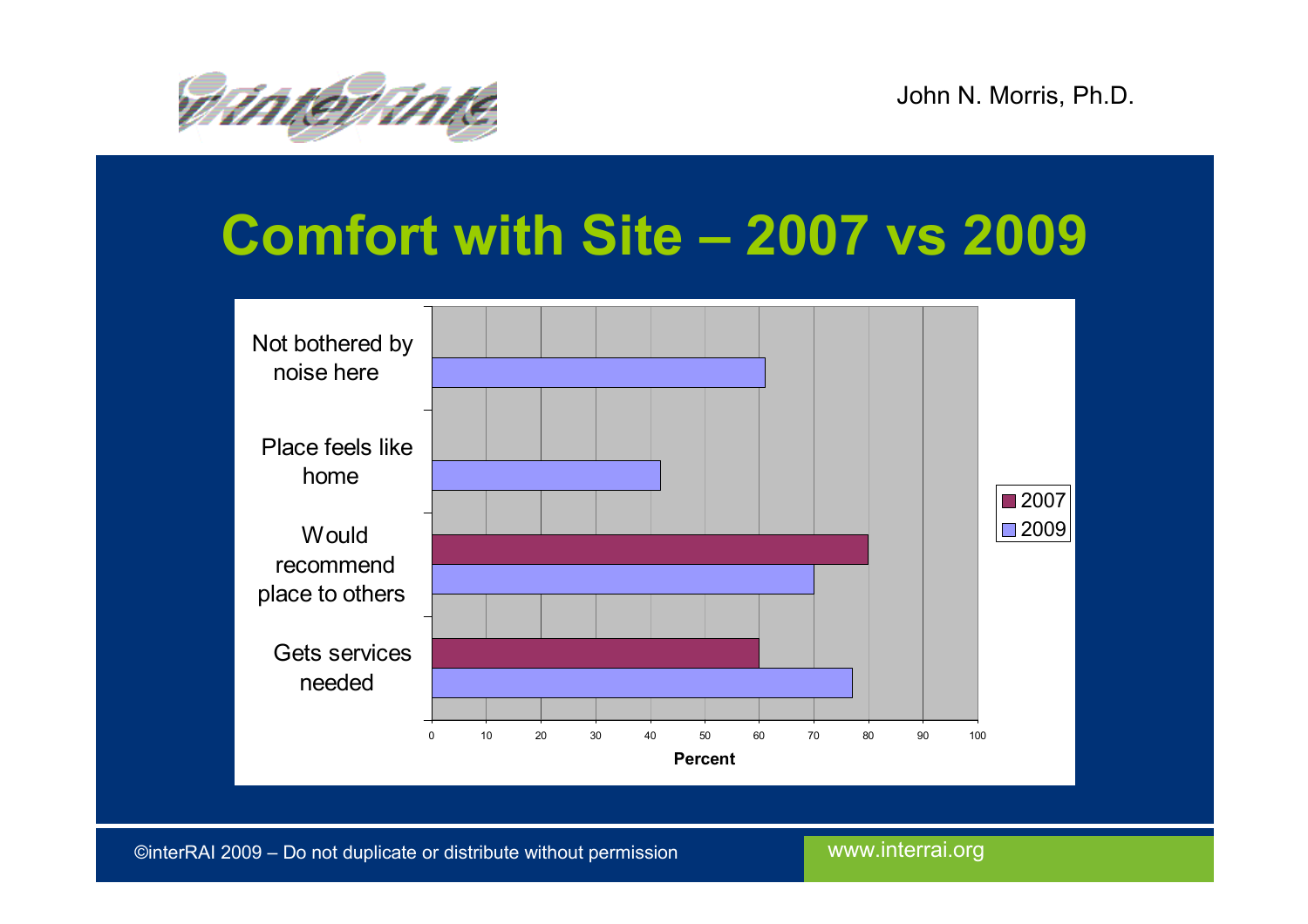

### Caring and Decision Making

- Autonomy there are issues
- $\bullet$ Respect – in better shape
- •Responsive Staff – in better shape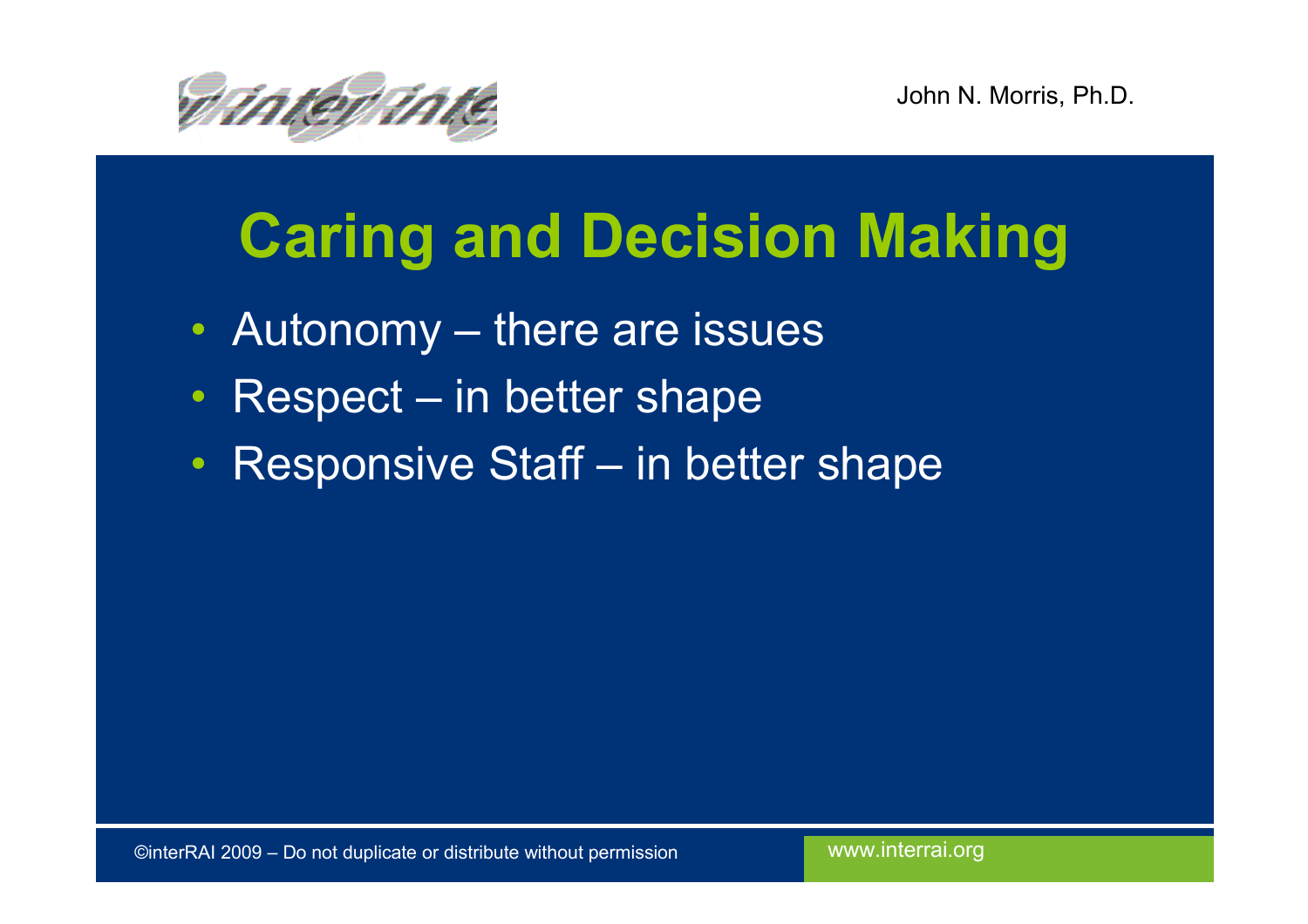

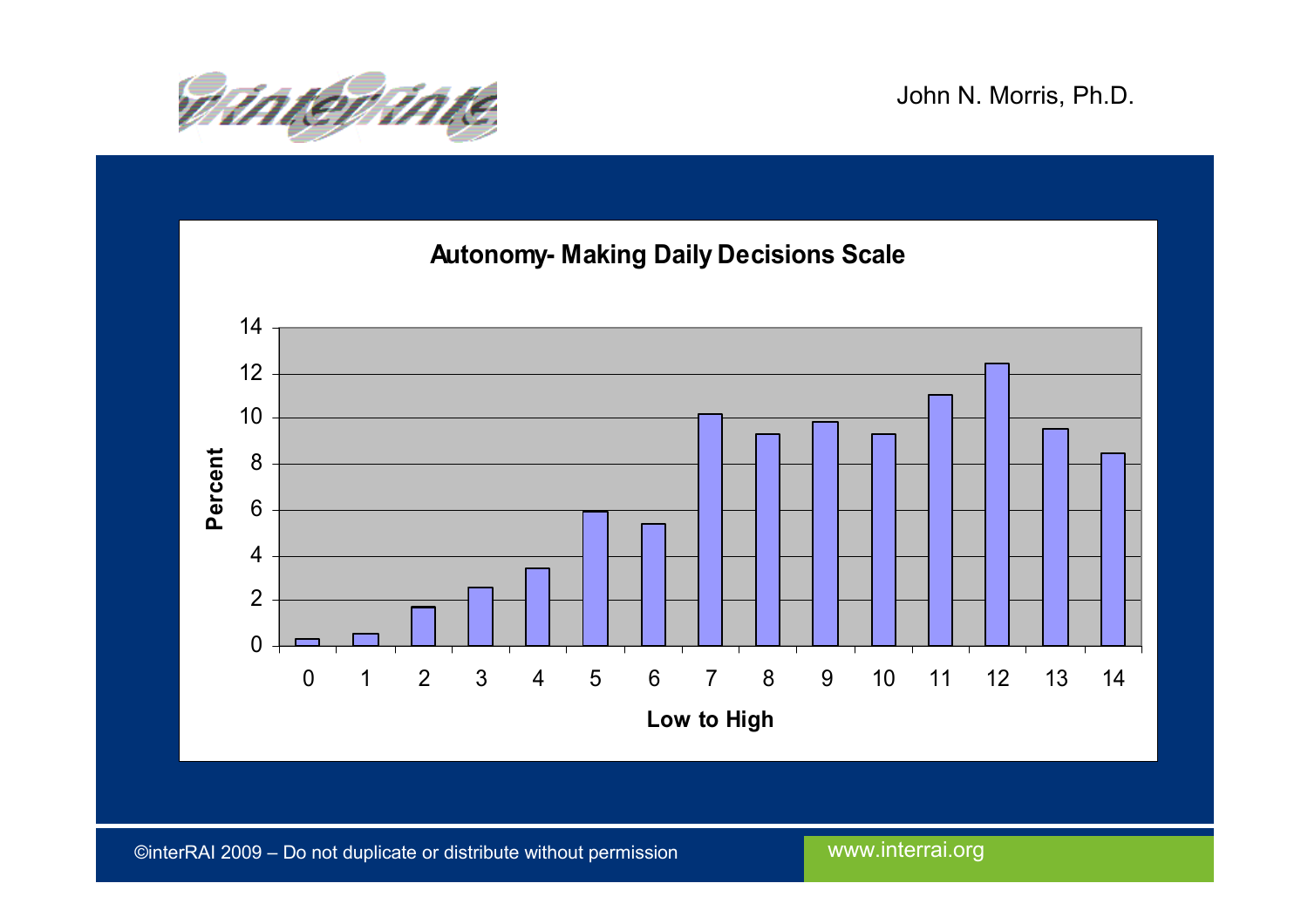

### Autonomy – 2007 vs 2009

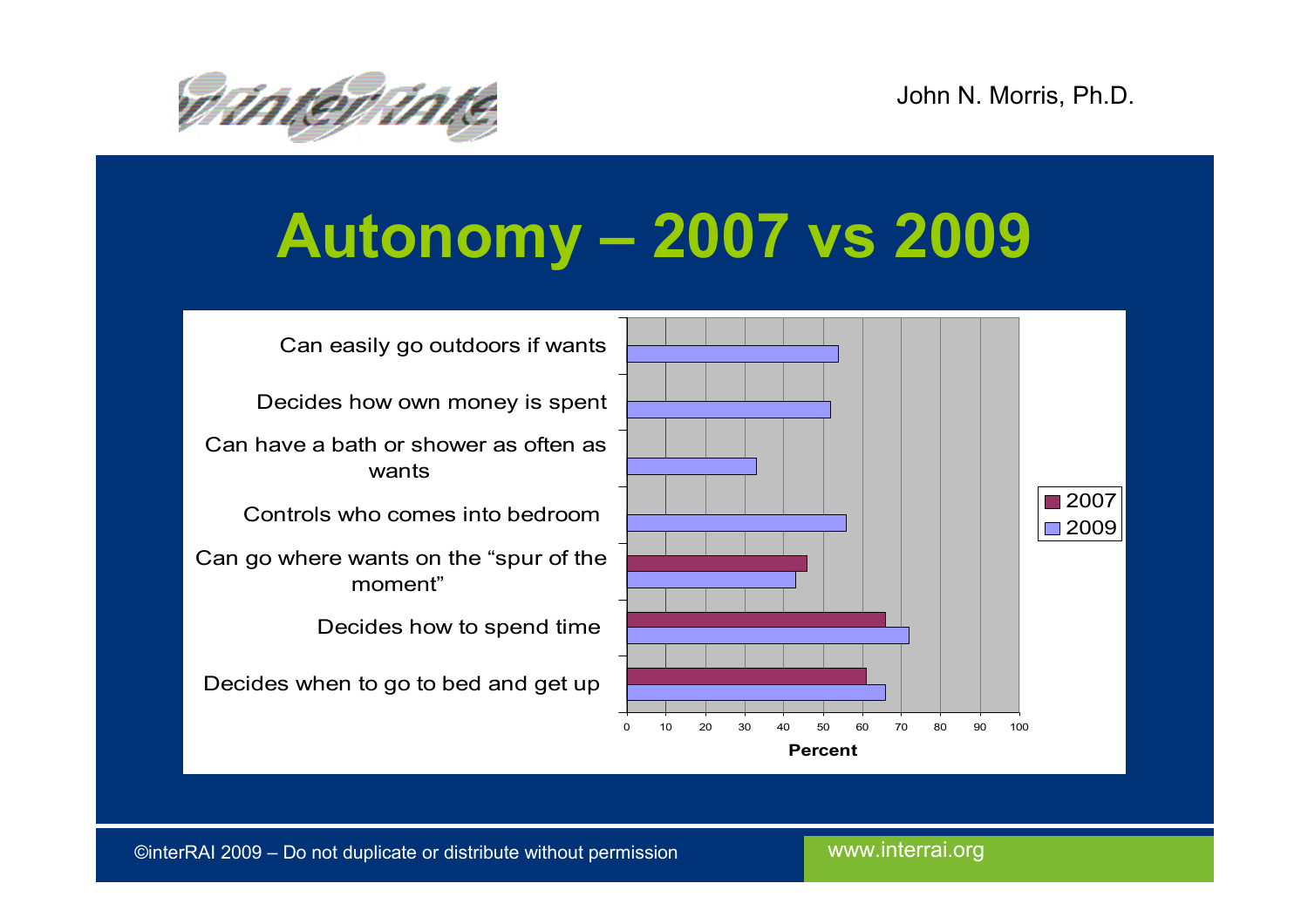

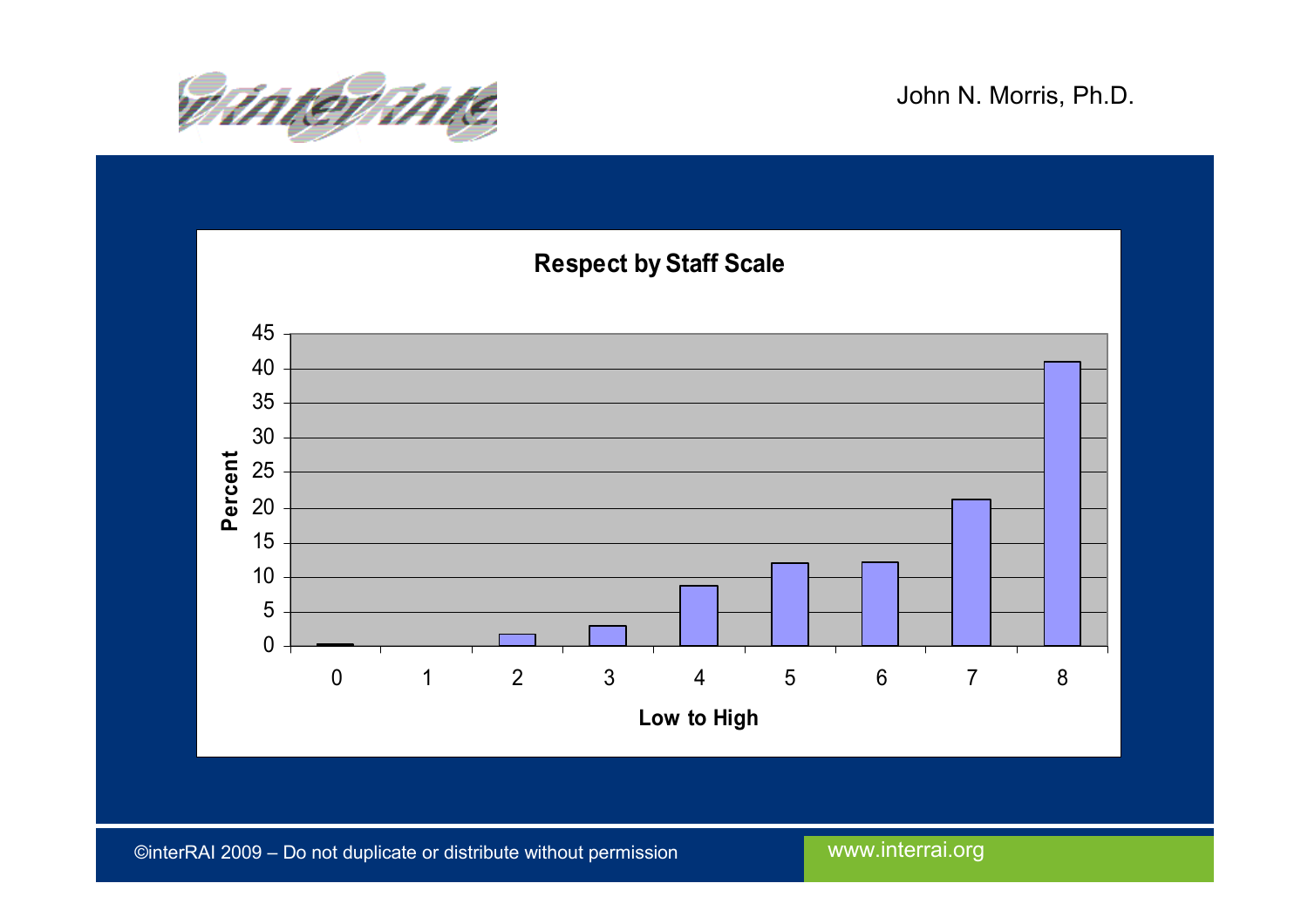

### Respect – 2007 vs 2009

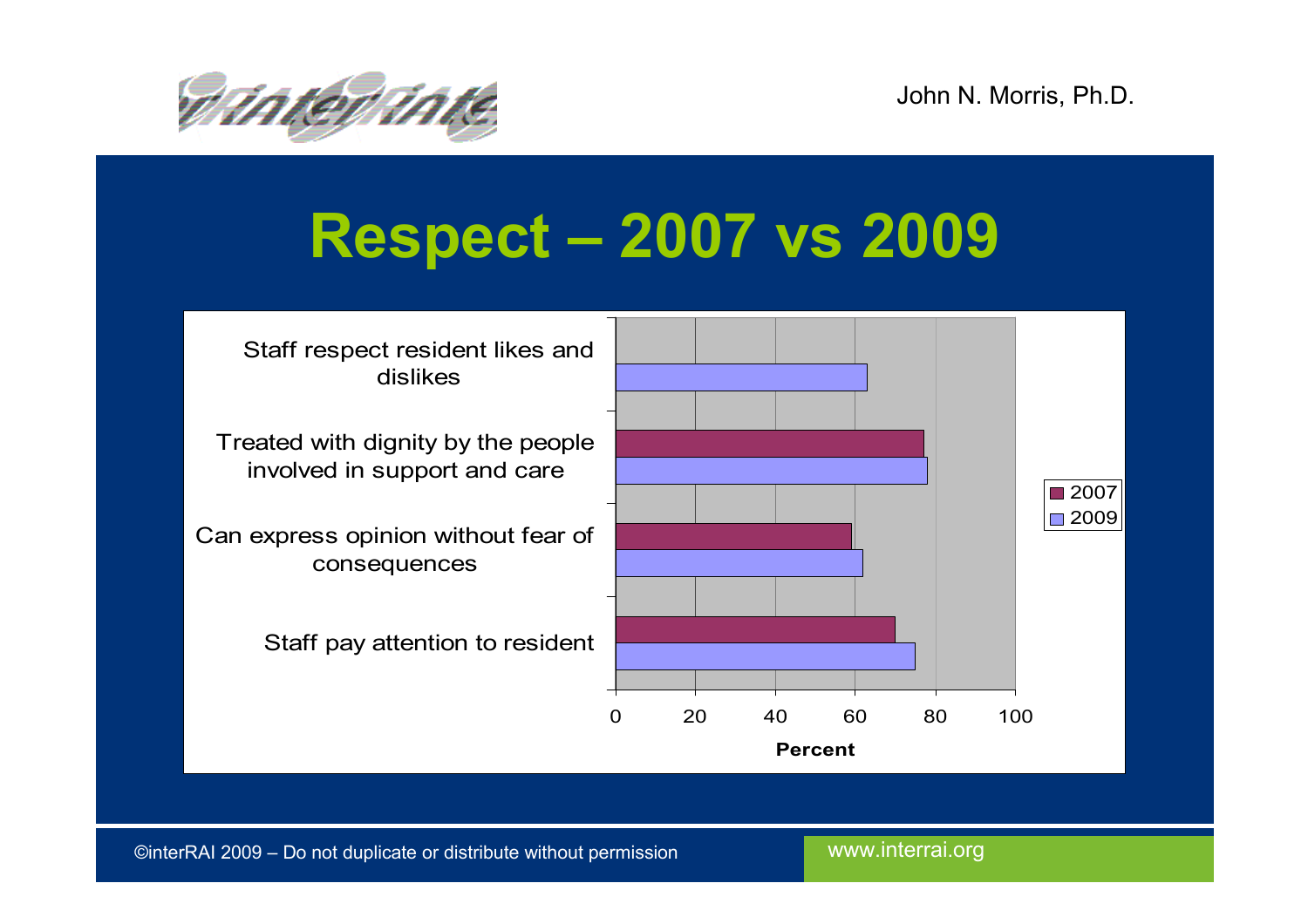

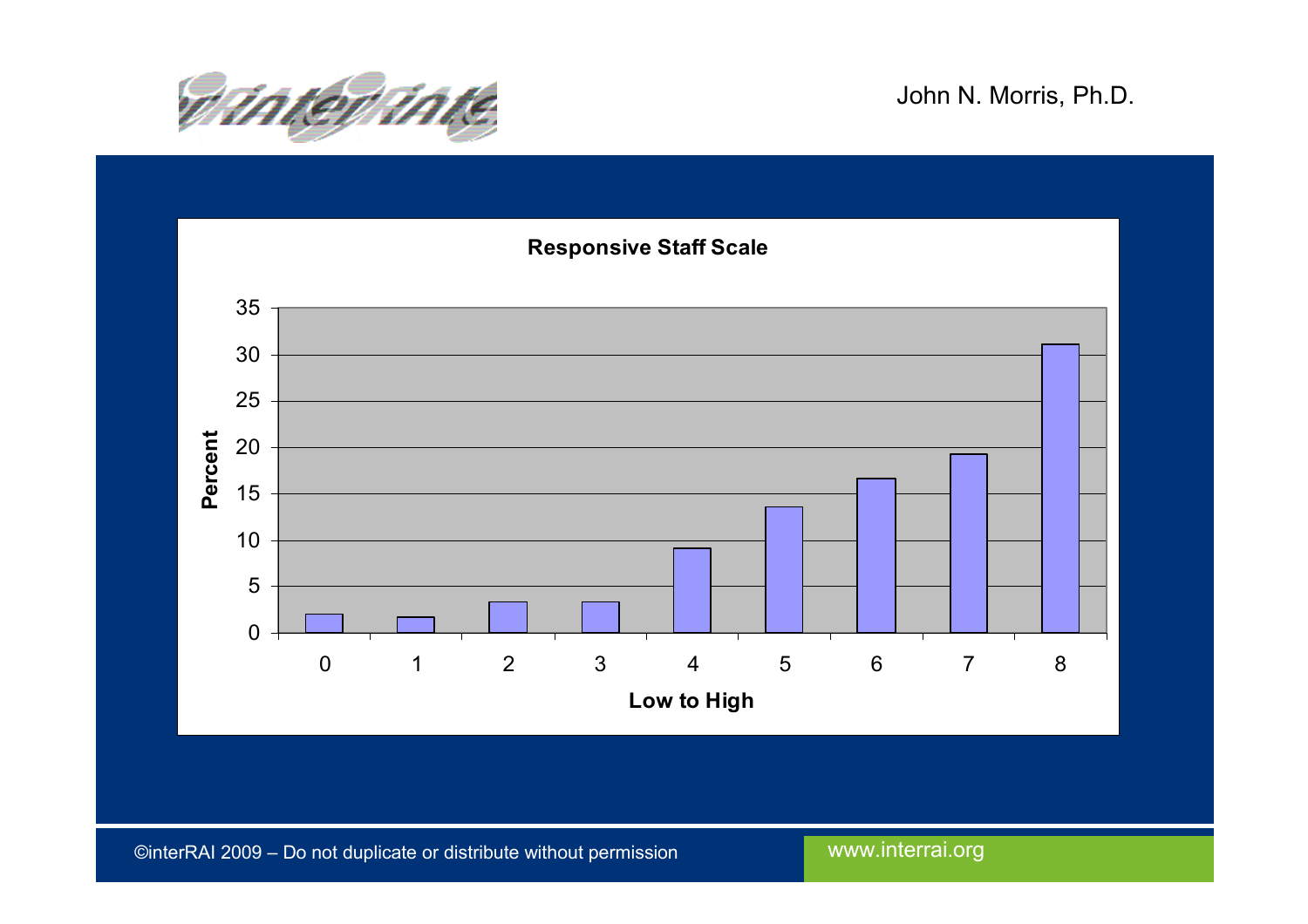

#### Responsive Staff – 2007 vs 2009

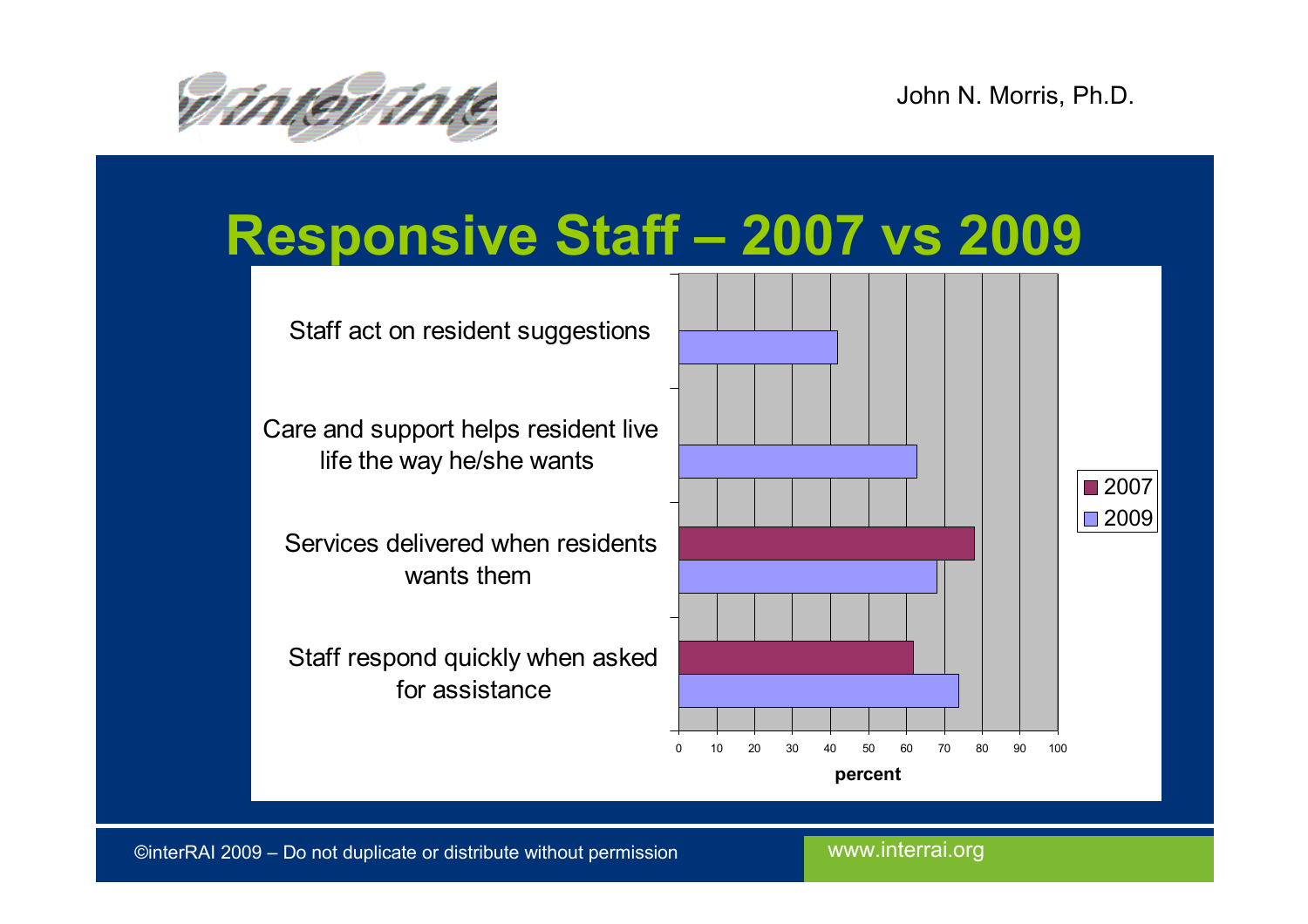

#### Social Interactions and Activities

- Activities there are issues
- Personal relationships more pervasive issues
- Staff-resident bonding more pervasive issues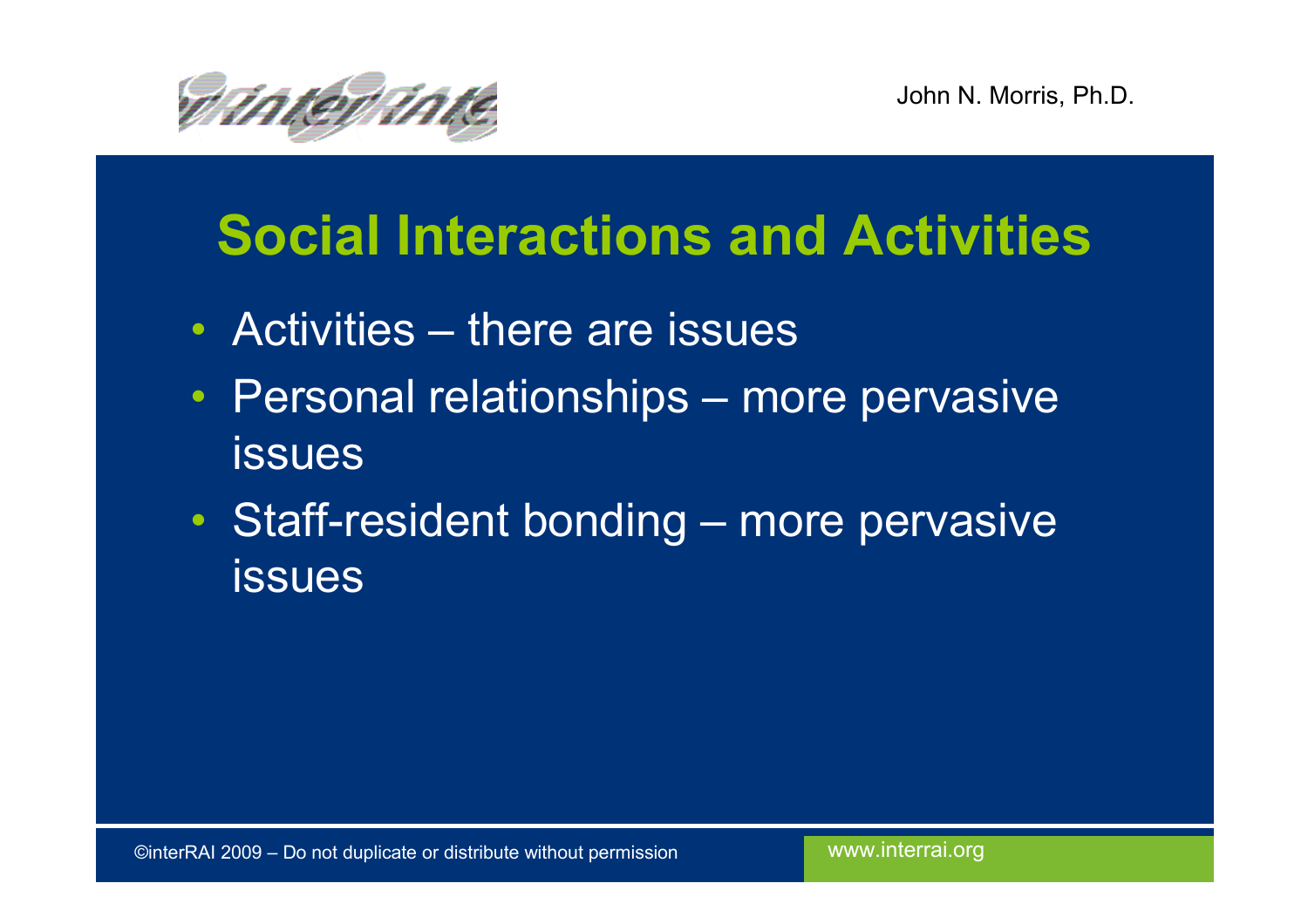

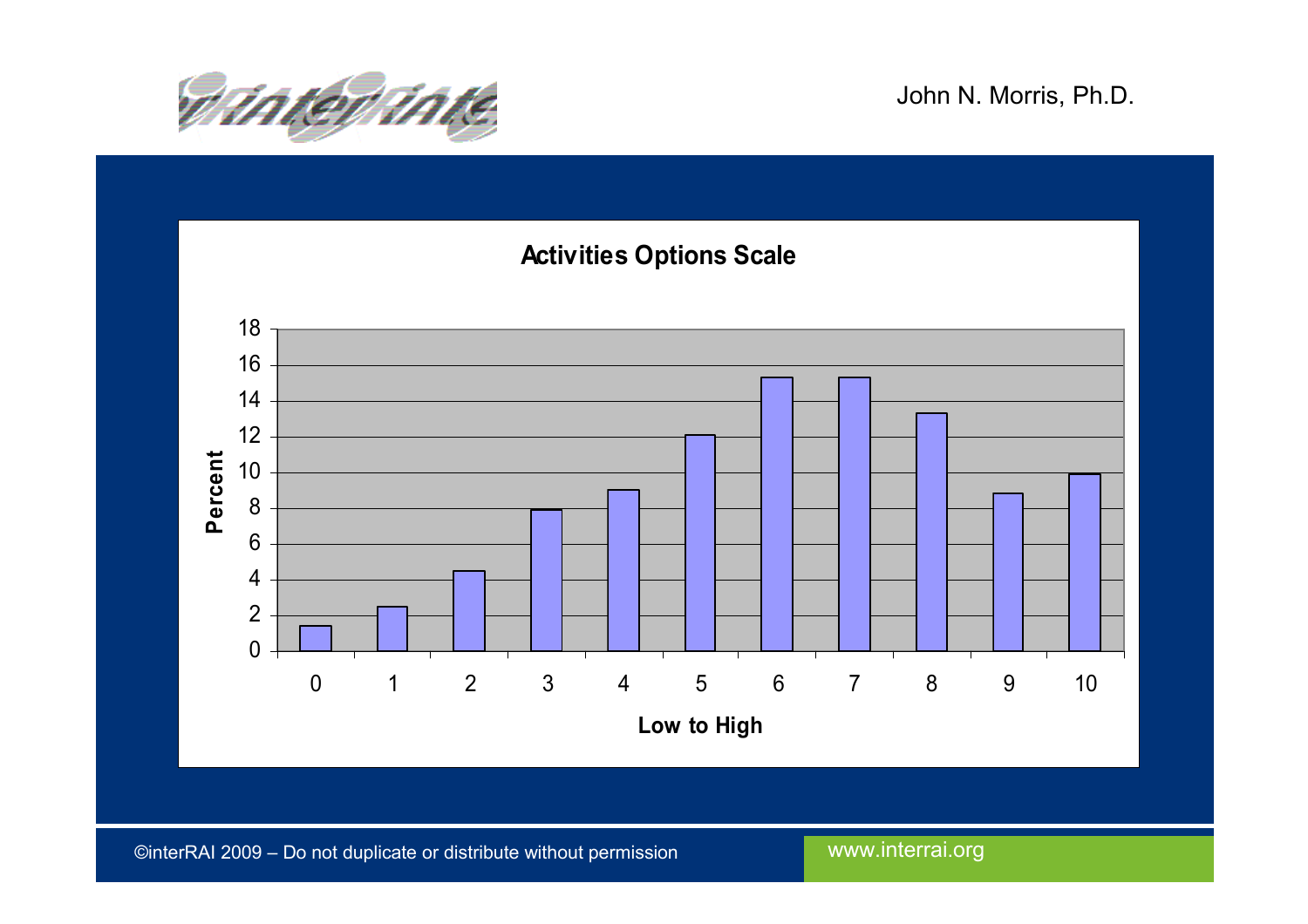

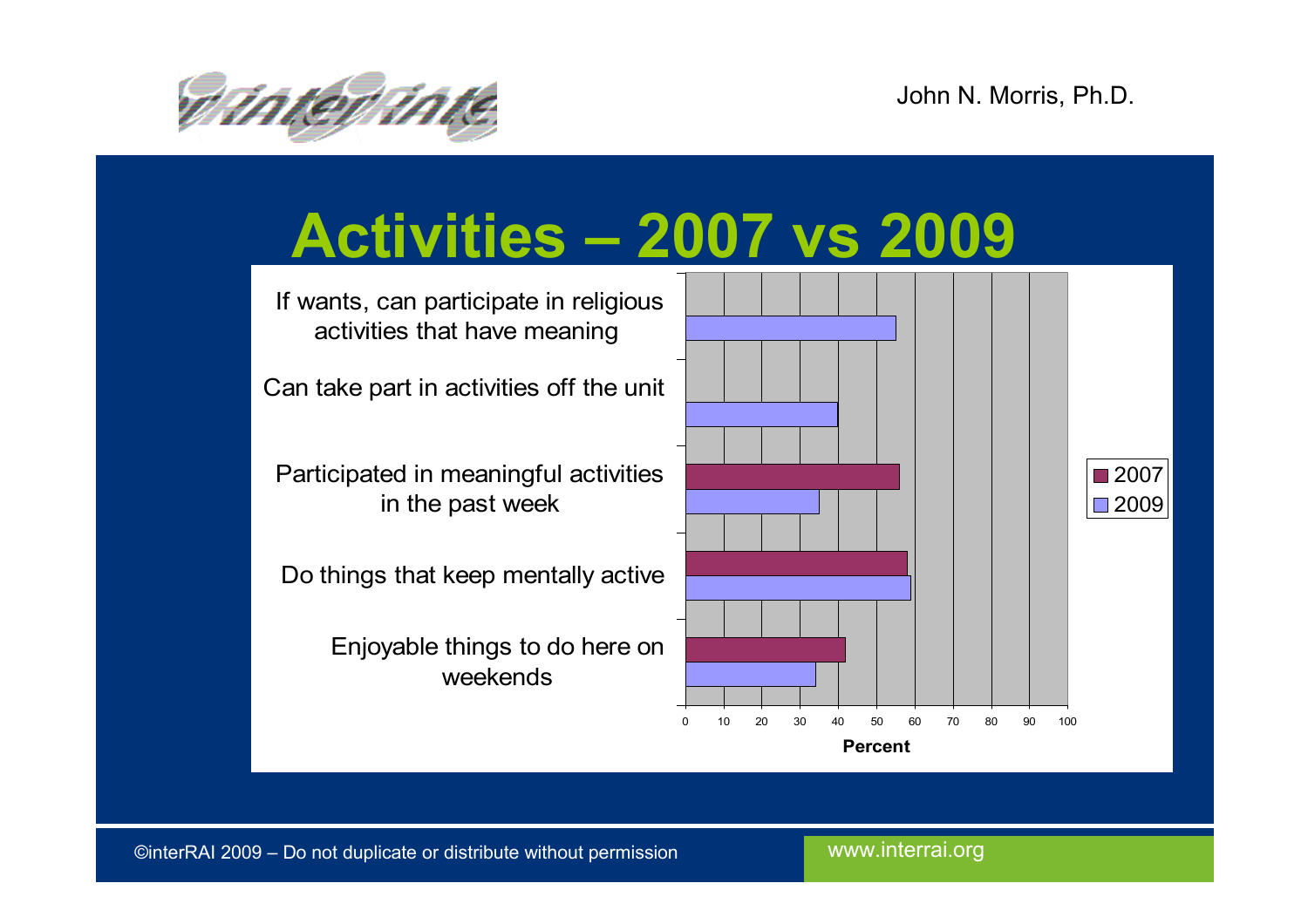

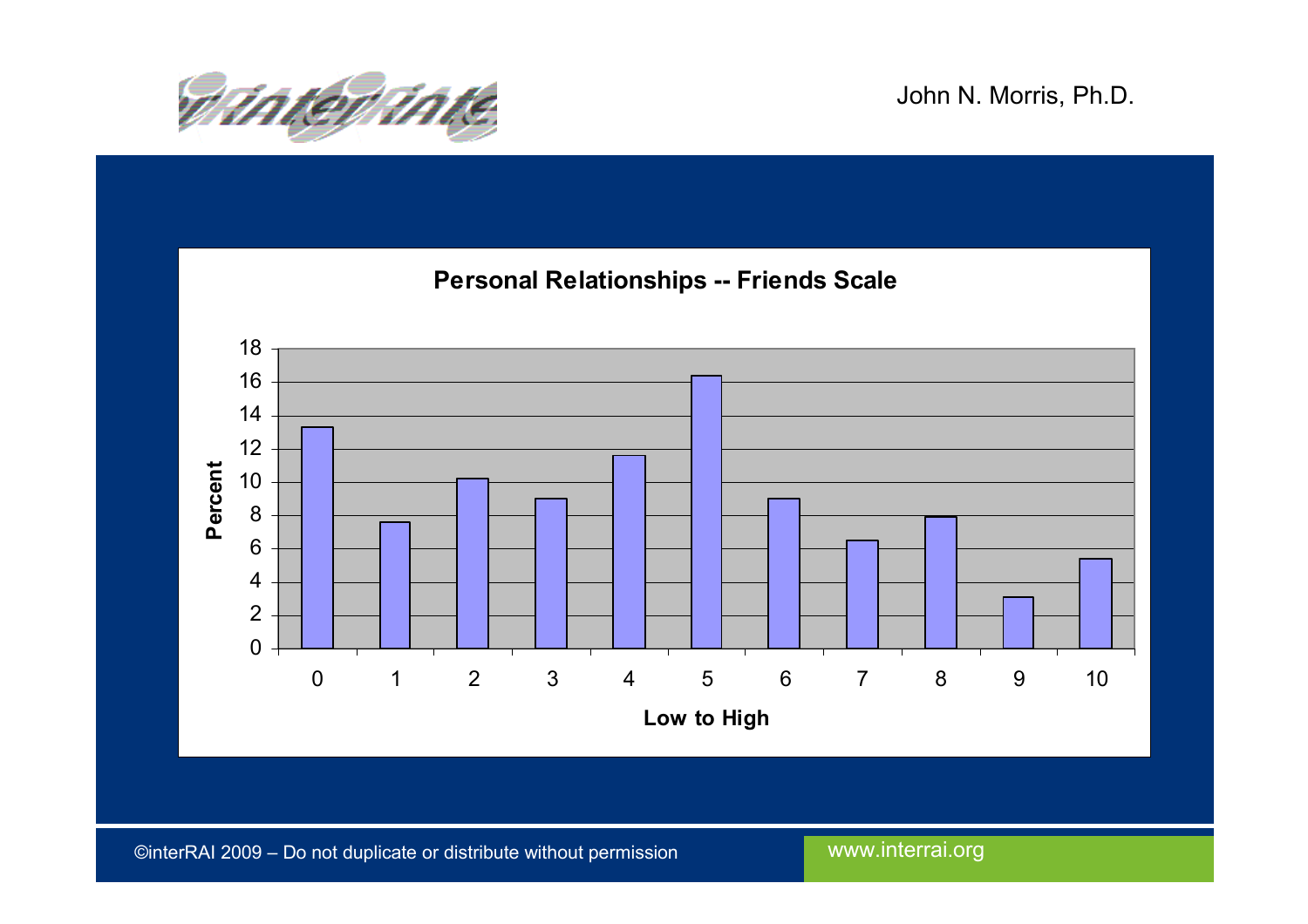

#### Relationships – 2007 vs 2009

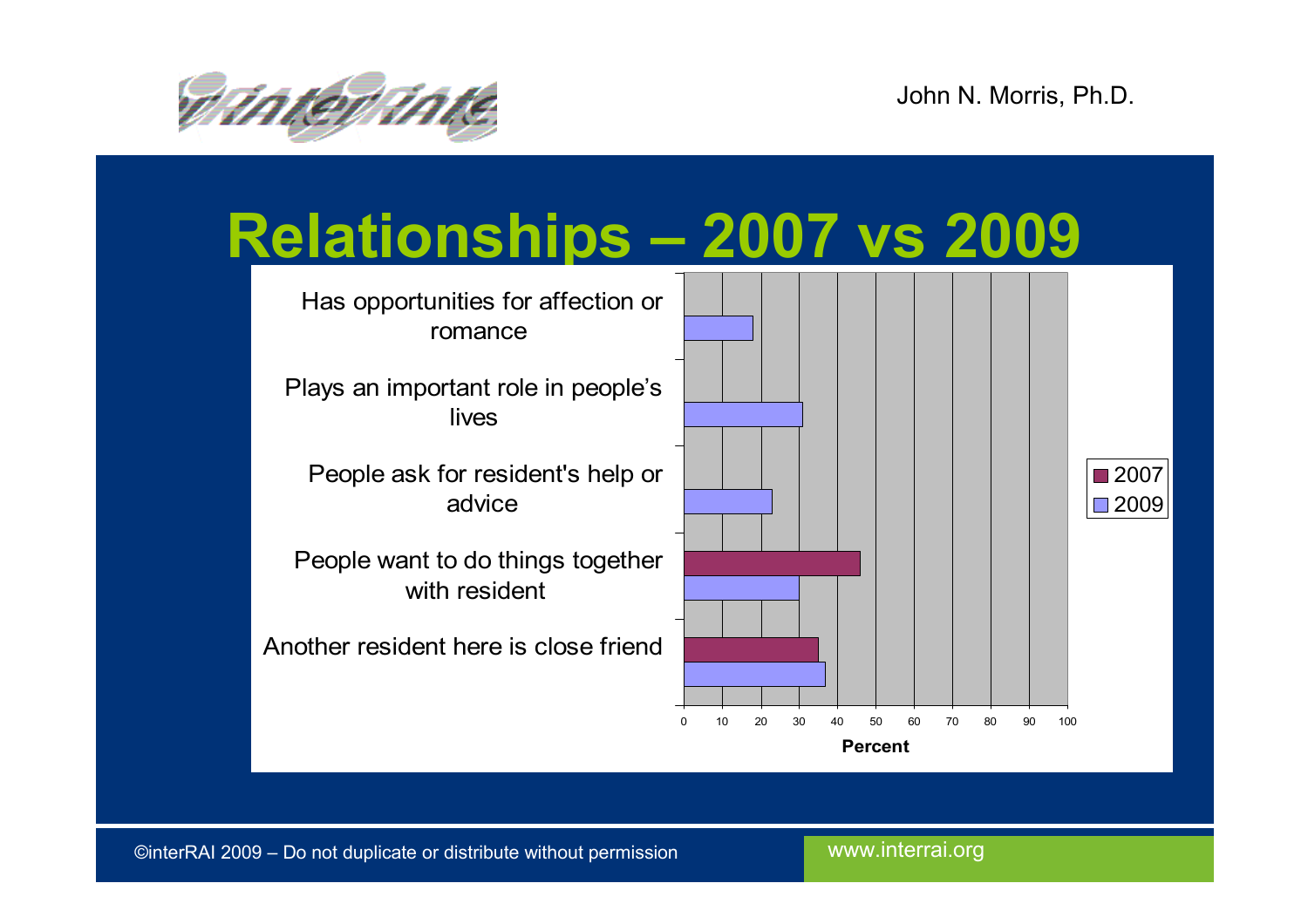

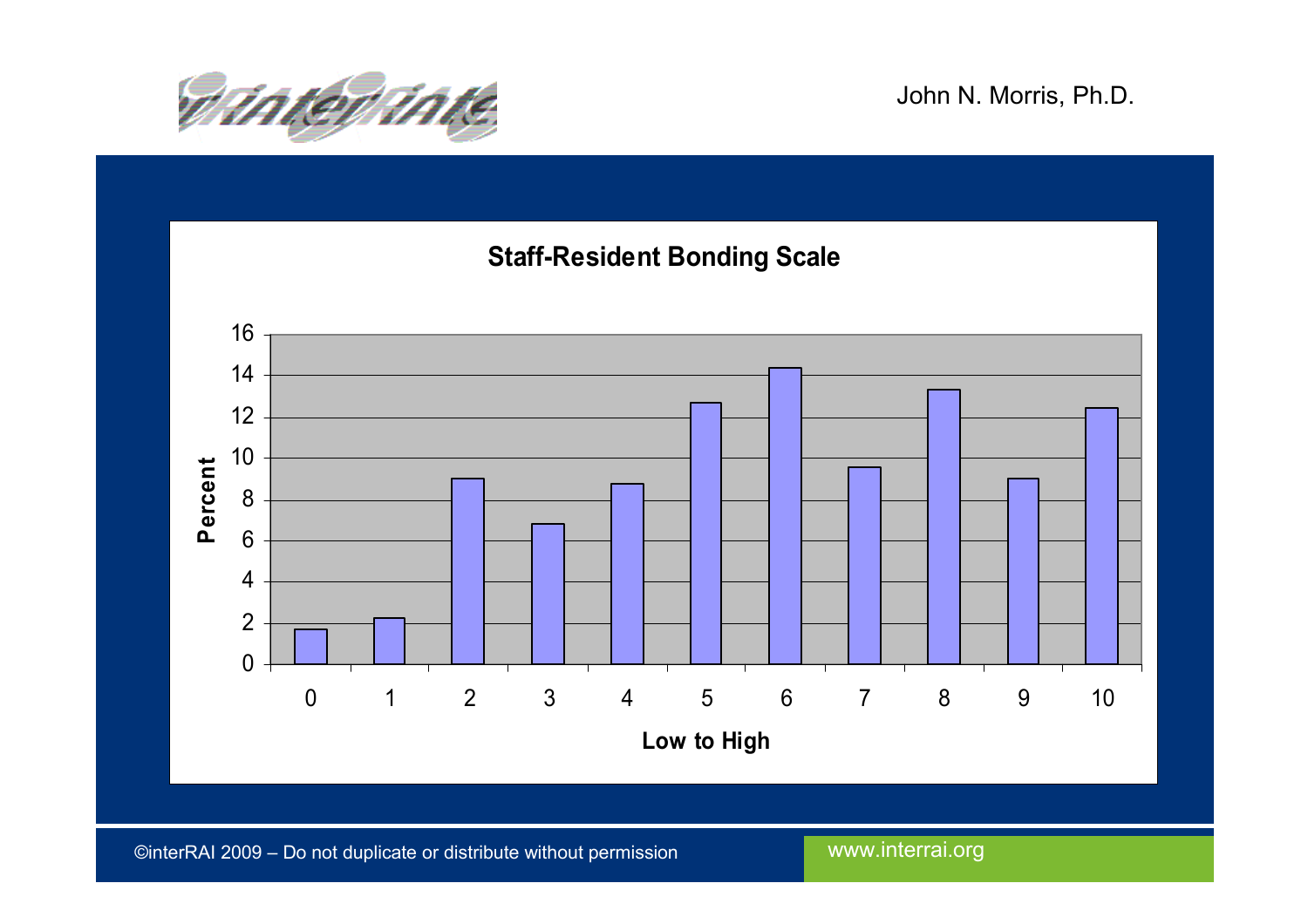



#### Staff-Resident Bonding –

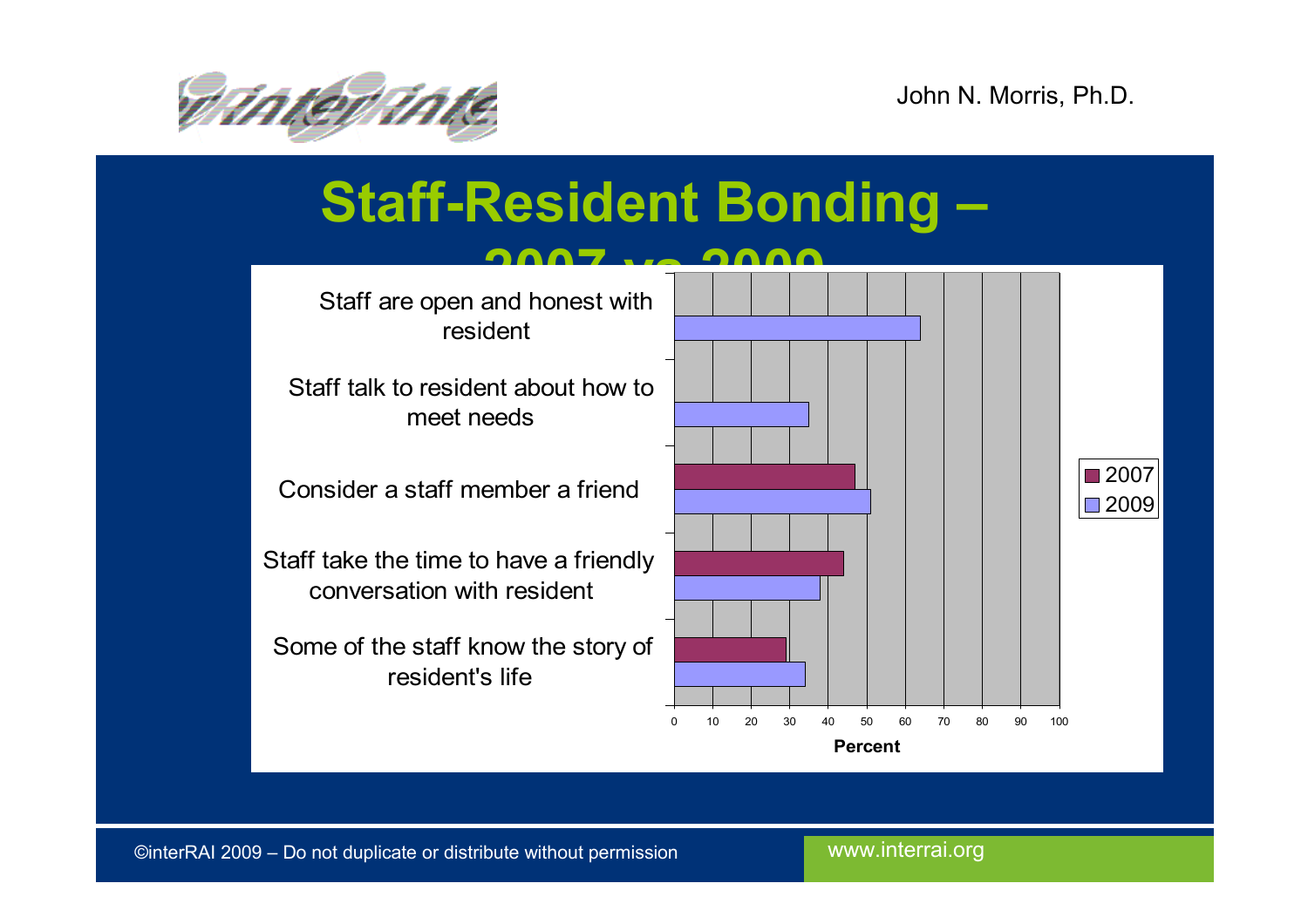

#### Survey Items With High Negative Response

- Negative = person said they never or rarely engaged in the activity [or were satisfied with their situation]
- To be discussed, 25% or more of the persons had to respond negatively
- 15 of the 47 survey items met this criterion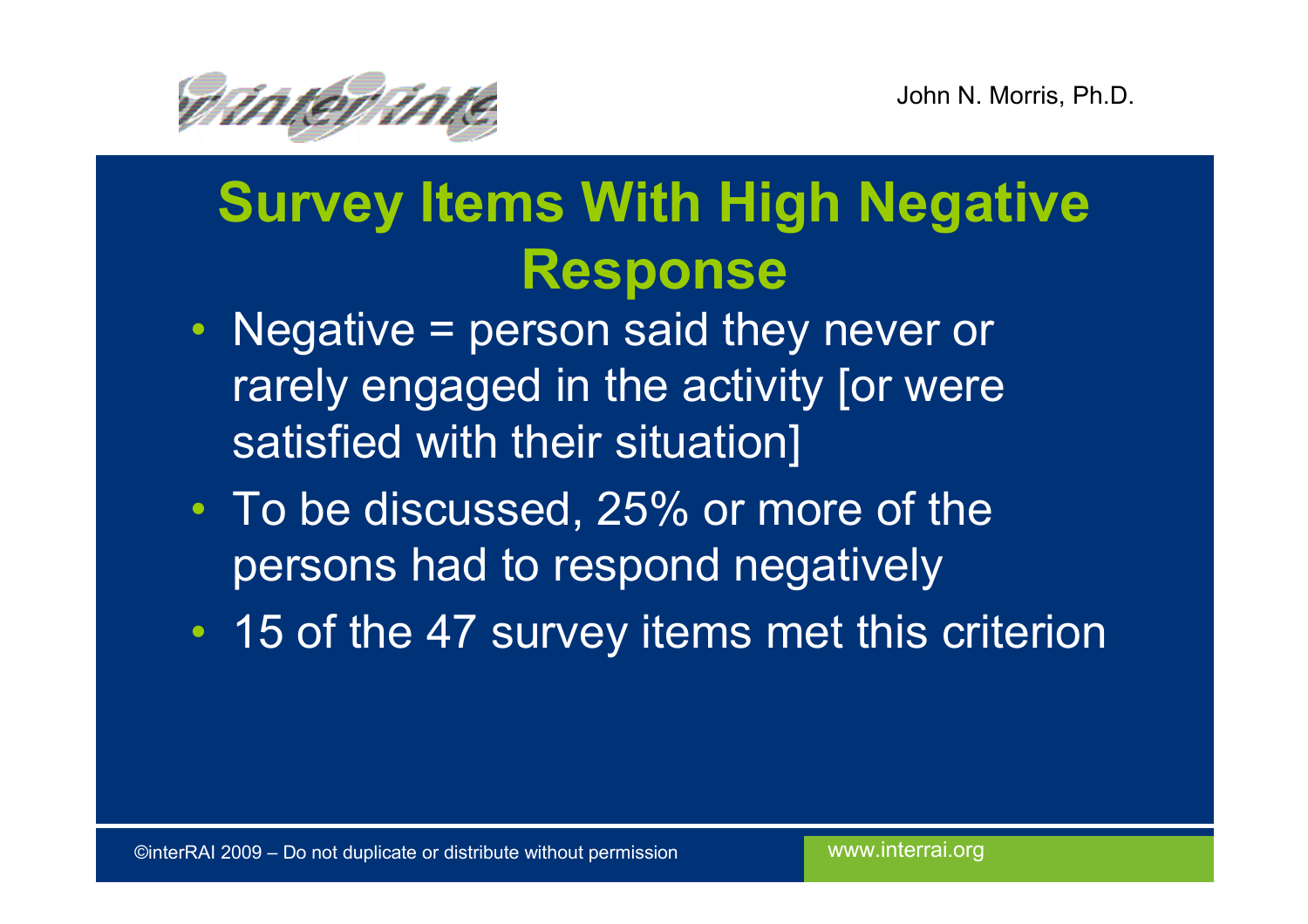

#### Number of Negative Items By Area

- Privacy None
- Food/meal 2 of 5
- Safety/security 0
- Comfort –1of 4
- $\bullet$ Autonomy – 2 of 4
- Respect 0
- Responsive staff 0
- Activities 2 of 5
- Relationships 5 of 5
- Staff-resident bonding  $\sim$ 3 of 5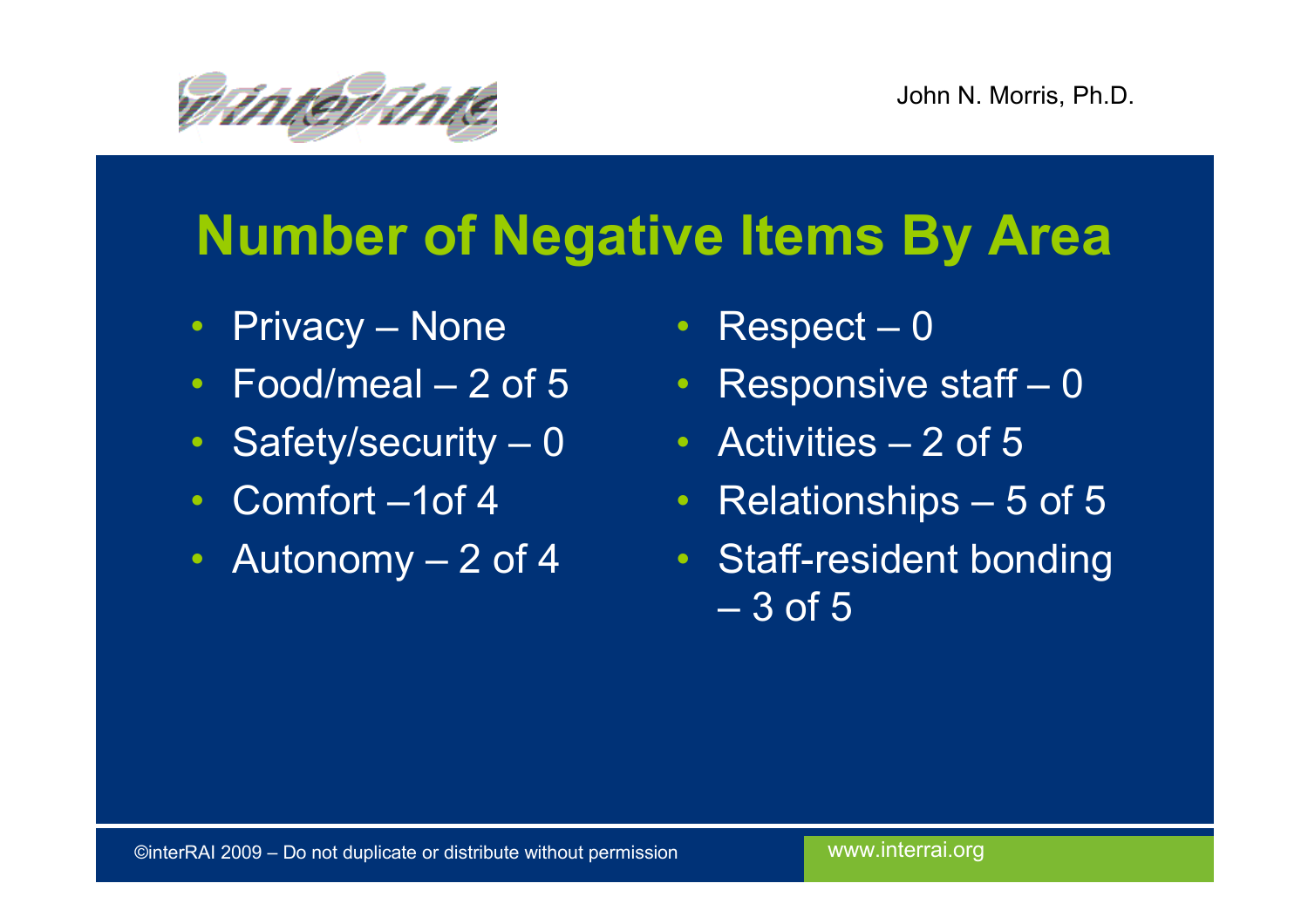

#### 25% Plus Negative Response Items1 of 2

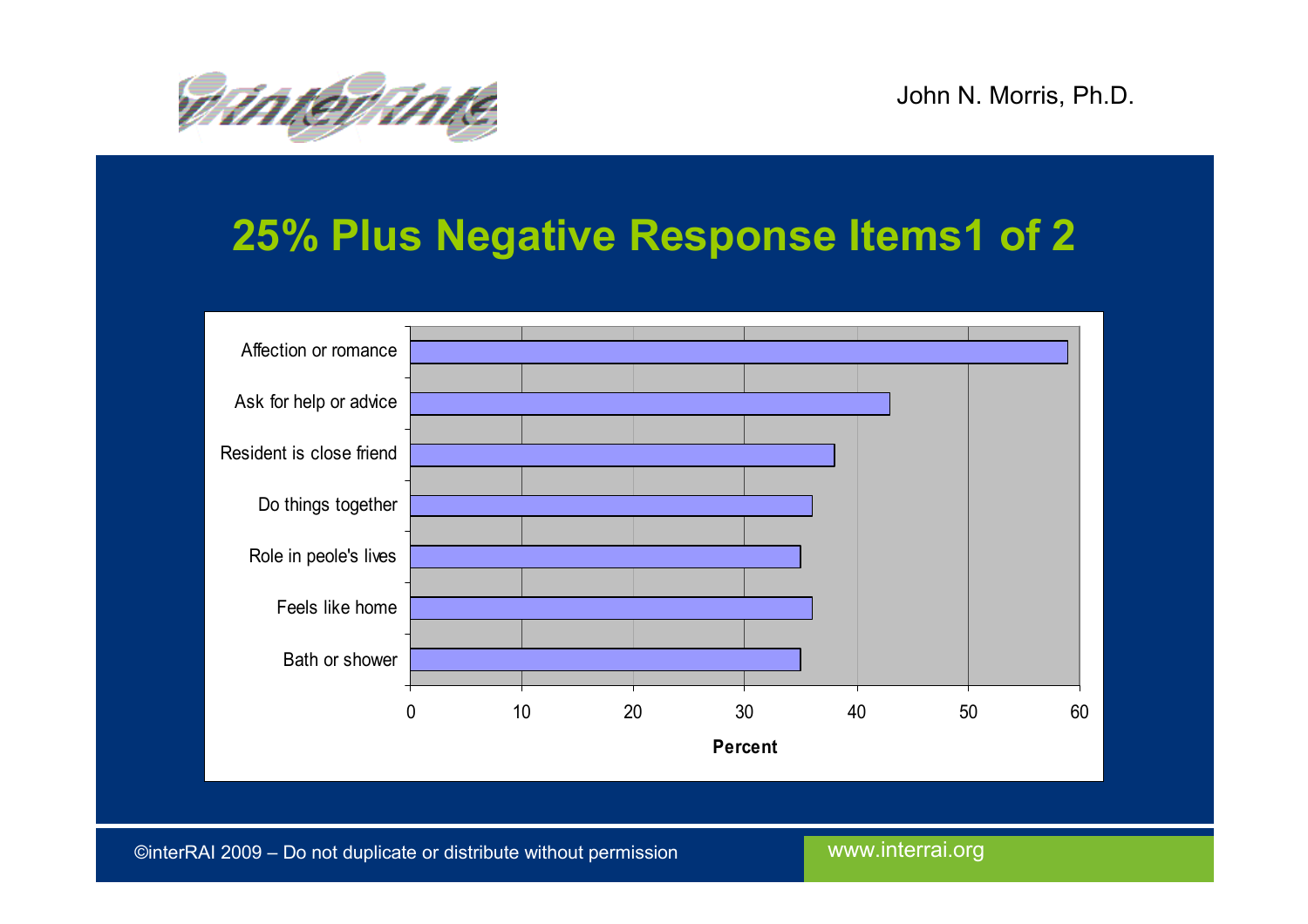

#### 25% Plus Negative Response Items2 of 2

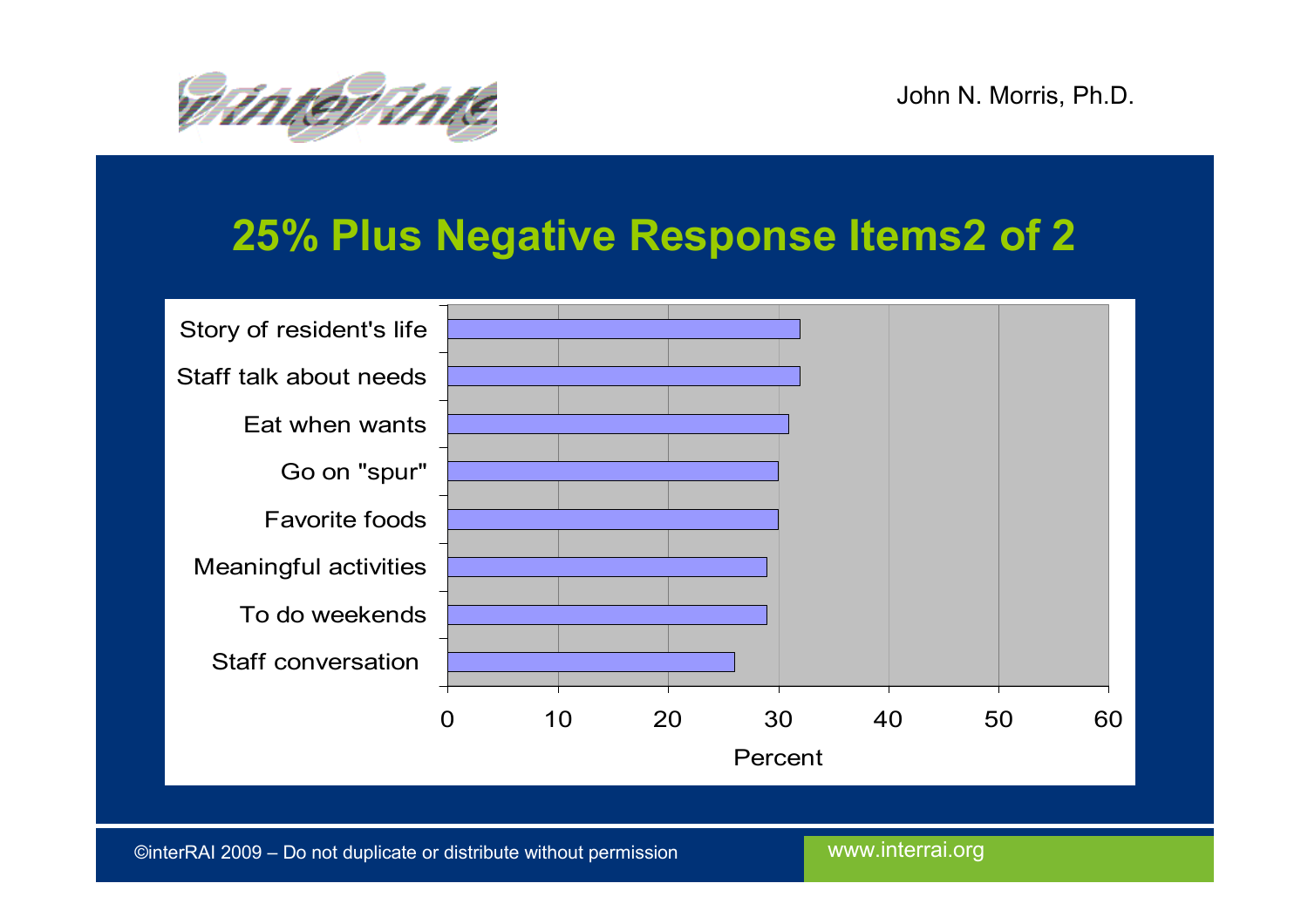

### Review – 1 of 3

- If these were your units, what did you learn
- Strengths –
	- privacy respected
	- feels safe
	- would recommend the place to others, but it does note feel like home
	- Decides how to spend time, but does not control •bath schedule
	- Staff pay attention, respond quickly, treat with dignity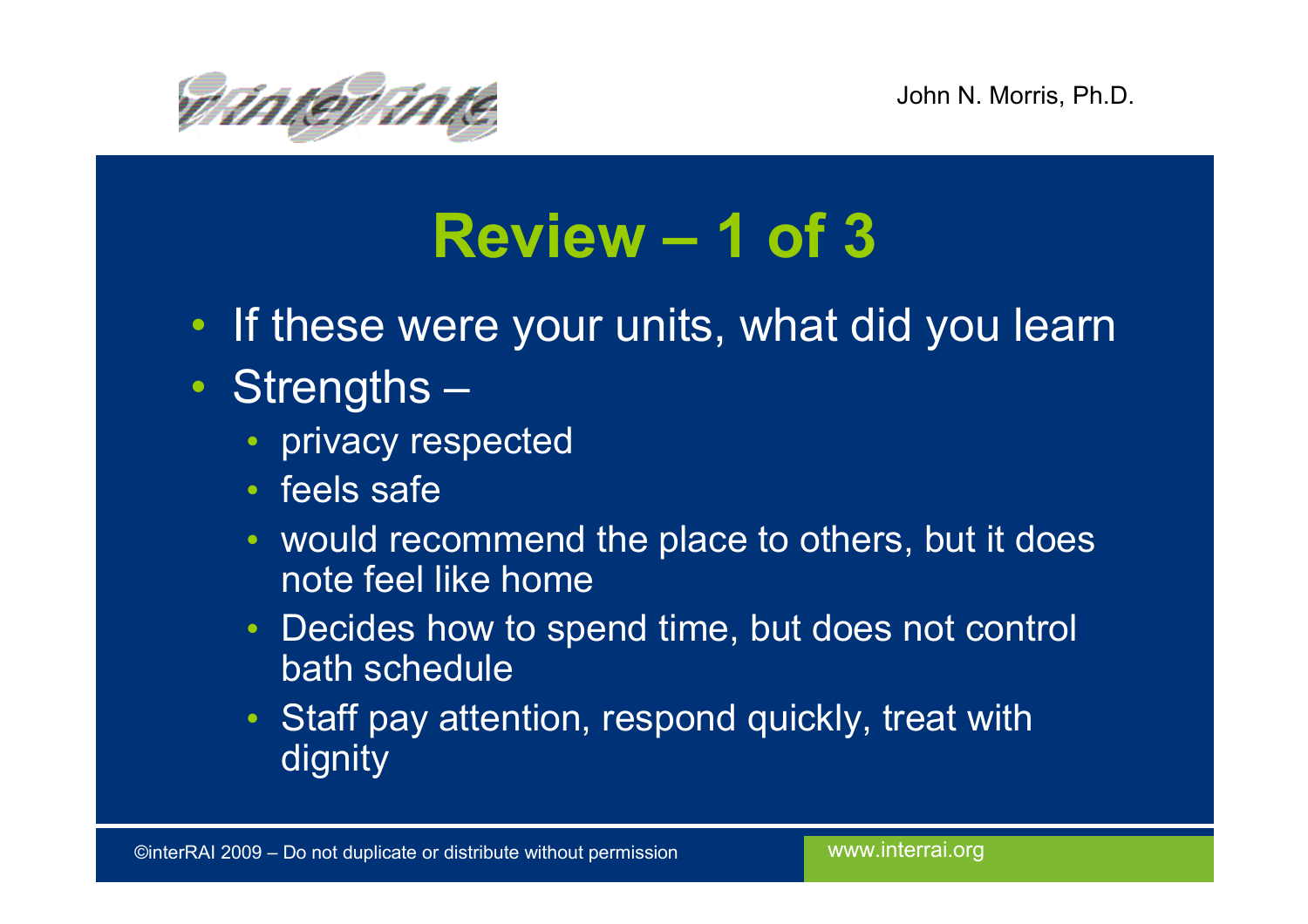

### Review – 2 of 3

- Challenges
	- Activity options limited weekends inactive,<br>activities off unit limited, activities with meani  $\bullet$ activities off unit limited, activities with meaning limited
	- Social relationships are a particular challenge – lack opportunities for affection, no role in otherslives, no close friend in facility
	- While staff are open and honest few are friends,<br>fow enter into conversations, fow know the stery of few enter into conversations, few know the story ofthe resident's life